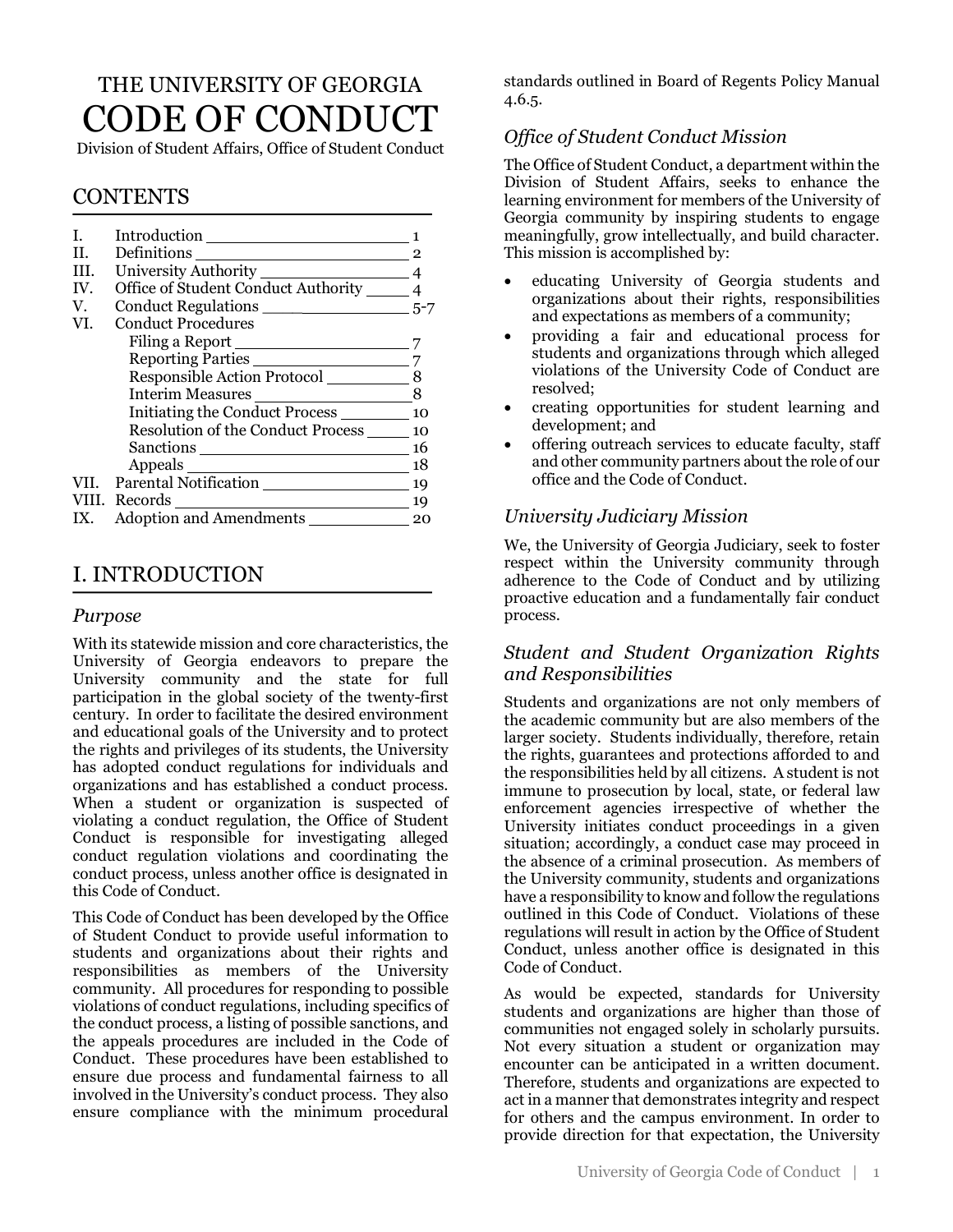has adopted The Pillars of the Arch as a means of articulating three guiding principles or values. By adhering to these principles, students and organizations can enjoy their own rights while also respecting others' rights. By doing so, students assist in furthering the University's aspirations to uphold The Pillars of the Arch.

# *Pillars of the Arch*

As members of the University of Georgia community, we aspire to uphold the principles manifested in the three pillars of the Arch:

*Wisdom* challenges us to apply lessons received inside and outside the classroom to our everyday lives. Wisdom transcends knowledge, embracing curiosity, discovery, and expression throughout our community.

*Justice* leads us to be fair in our dealings, accountable for our actions, responsible for ourselves, and empathetic for others. Justice requires honesty and celebrates diversity, establishing credibility and integrity for our community and ourselves.

*Moderation* compels us to act with civility, bolstering our faith in others and the faith others have in us. Moderation accentuates our self-respect, promotes responsible citizenship, and enhances pride in our university.

Without each of these pillars, the Arch would lose its strength and balance. Likewise, all three qualities are necessary for us to be strong and complete citizens.

# II. DEFINITIONS

*Hearing Officer* refers to any person or persons authorized by the Director for Student Conduct to preside over hearings involving allegations of sexual misconduct.

*Panel Member* refers an individual who serves on a Hearing Panel.

*Advisor* refers to the individual who assists a student or organization during the conduct process. An Advisor is any individual the student or organization chooses. University Judiciary members are available to serve as Advisors as outlined in this Code of Conduct.

*Appellate officer* means any person authorized to consider an appeal submitted by a student or organization in regard to a judicial body's decision.

*Business day* refers to any day on which the Office of Student Conduct is open to the general public.

*Administrative Officer* refers to any person or persons authorized by the Director for Student Conduct or Title IX Coordinator to manage conduct cases and administer the informal resolution process.

*Director for Student Conduct* is that person designated by the University to be responsible for administration of the University's conduct process.

*Faculty member* refers to any person hired by the University and any or all extended campuses to conduct classroom activities.

*Hazing* is defined as any intentional, negligent or reckless action, activity or situation that causes another pain, embarrassment, ridicule or harassment, regardless of the individual's willingness to participate. Such actions and situations include, but are not limited to:

- forcing or requiring the drinking of alcohol or any other substance;
- forcing or requiring the consumption of food or any other substance;
- calisthenics (push-ups, sit-ups, jogging, runs, etc);
- "treeings";
- paddling;
- line-ups;
- theft of any property;
- road trips;
- scavenger hunts;
- causing fewer than six (6) continuous hours of sleep per night;
- conducting activities that do not allow adequate time for study;
- requiring activity that causes disruption to academic pursuits or endeavors;
- forcing or requiring nudity at any time;
- performing acts of personal servitude for members (driving them to class, cleaning their individual rooms, serving meals, washing cars, shopping, laundry, etc);
- physical abuse or injury; and
- forcing or requiring the violation of University policies, or federal, state or local laws.

*Hearing Panel* refers to the group of individuals who hear cases of alleged student misconduct within the formal hearing process. A Hearing Panel is typically made up of two Justices from University Judiciary and one University faculty or staff member. However, for hearings involving an allegation of sexual misconduct, the Hearing Panel is made up of three University faculty or staff members.

*Investigator* refers to any person or persons authorized by the Director for Student Conduct or the Title IX Coordinator to conduct investigations of alleged violation(s) of conduct regulation(s) prior to a formal hearing.

*Joint hearing* refers to a hearing in which two or more students or organizations are charged with violating one or more conduct regulations pertaining to the same incident.

*Judicial body* includes any person or persons authorized by the Director for Student Conduct to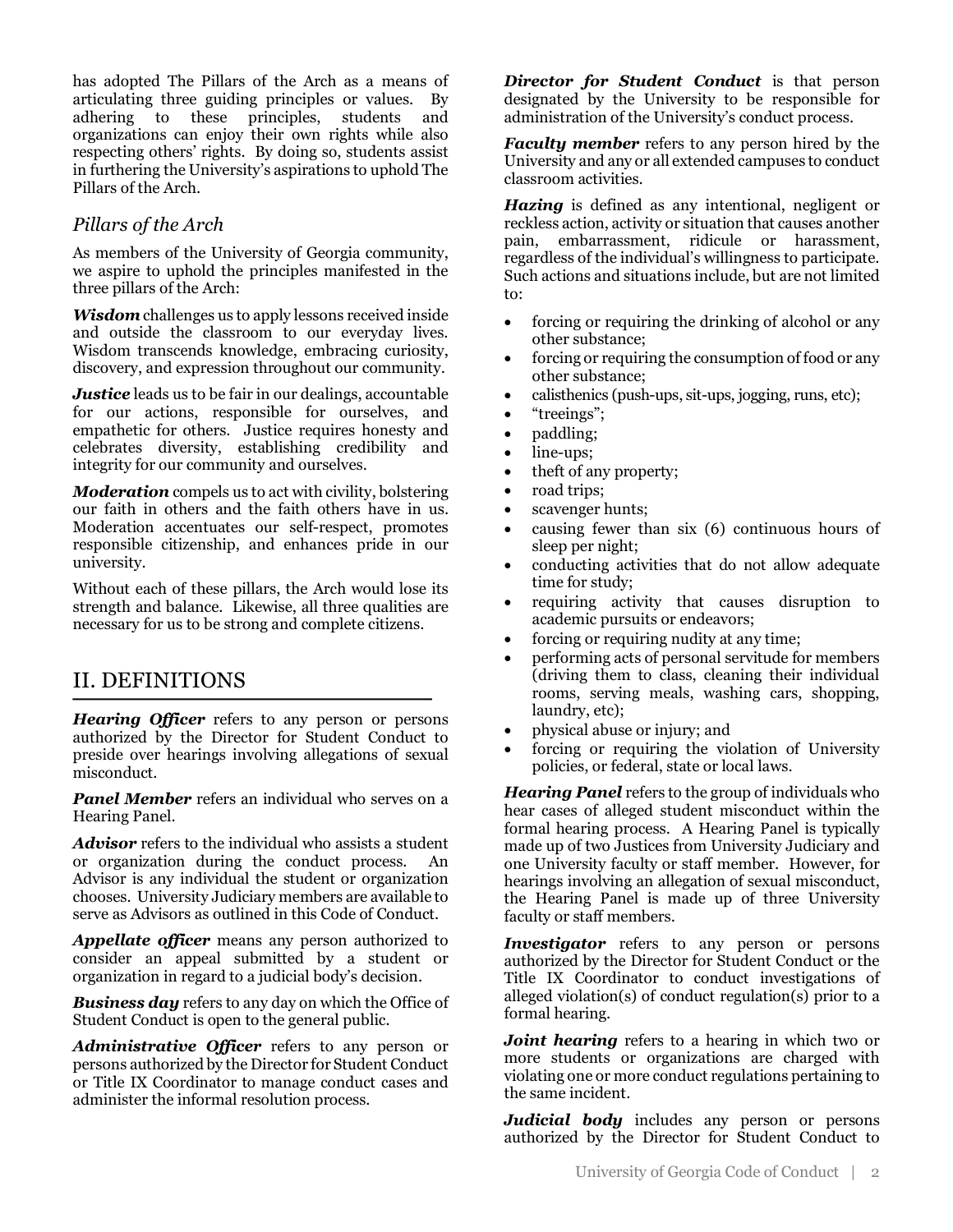determine whether a student has violated conduct regulations and to impose sanctions.

*Justice* refers to an individual from the University Judiciary who serves on a Hearing Panel.

*May* is used in the permissive sense.

*Member of the University community* includes any person who is a student, faculty member, University official or any other person employed by the University, as well as contractors, vendors, visitors, and guests. A person's status in a particular situation shall be determined by the Director for Student Conduct, or as applicable, the Title IX Coordinator.

*Opinion Writing Justice* is the Justice who documents the decision of the Hearing Panel in cases not involving sexual misconduct and provides a written decision that will be delivered to the student or organization.

*Organization* and *student organization* refer to any number of students who have complied with the requirements for University registration or any number of students who act as an organization as determined by the Office of Student Conduct. Student organizations that are referred to the conduct process will be represented by the president of that organization. The president may designate another active member to be the representative in their place.

**Policy** is defined as any written rule or regulation of the University.

*Preponderance of the evidence* means evidence that would lead a reasonable person to conclude that it is more likely than not that the act in question did occur.

*Presiding Justice* refers to the Justice who manages the formal hearing in cases not involving allegations of sexual misconduct.

*Prior record* refers to all information related to any conduct regulation violation(s) that occurred and were resolved prior to the incident in question.

*Shall* and *will* are used in the imperative sense.

*Student* includes all persons registered at the University and all affiliated campuses pursuing undergraduate, graduate, or professional studies, individuals admitted to the University and all affiliated campuses that have attended orientation or otherwise been cleared to register, and individuals who are not registered but are eligible to register without applying for readmission. An individual who registers for a semester and then withdraws, or is withdrawn, is considered a student for that semester.

*Title IX Coordinator* is that person designated by the University to be responsible for monitoring and overseeing Title IX compliance at the University, to include coordination of training, education, communications, and administration of grievance

procedures for faculty, staff, students and other members of the University community.

*University* refers to the University of Georgia and any or all extended campuses.

*University Advocate* refers to the individual from the University Judiciary who presents information on behalf of the University in all matters pertaining to formal conduct hearings facilitated by University Judiciary.

*University Judiciary* refers to an organization whose members have studied and received extensive training regarding the procedures for University hearings and the University conduct regulations. The University Judiciary provides assistance for hearings and evaluates appeals for on-campus parking tickets.

*University official* includes any person assigned administrative, professional or staff responsibilities for the University and any or all affiliated campuses.

*University premises* includes all land, buildings, facilities, and other property in the possession of or owned, used, or controlled by the University including adjacent streets and sidewalks.

# *Sexual Misconduct Definitions*

*Student Sexual Misconduct Policy* refers to that policy through which alleged sexual misconduct, including any form of gender or sex-based discrimination or harassment, perpetrated by a student, will be addressed. The Student Sexual Misconduct Policy (along with a full set of definitions) is outlined in its entirety in Board of Regents Policy Manual 4.1.7.

*Dating Violence* refers to violence committed by a person who is or has been in a social relationship of a romantic or intimate nature with the alleged victim. Dating violence includes, but is not limited to, sexual or physical abuse or the threat of such abuse. Dating violence does not include acts covered under the definition of domestic violence.

*Domestic Violence* refers to violence committed by a current or former spouse or intimate partner of the alleged victim; by a person with whom the alleged victim shares a child in common; by a person who is cohabitating with, or has cohabitated with, the victim as a spouse or intimate partner, or by a person similarly situated to a spouse of the alleged victim.

*Nonconsensual Sexual Contact* refers to any physical contact with another person of a sexual nature without the person's consent. It includes but is not limited to touching (or penetrating) of a person's intimate parts (such as genitalia, groin, breasts, or buttocks); touching (or penetrating) a person with one's own intimate parts; or forcing a person to touch his or her own or another person's intimate parts.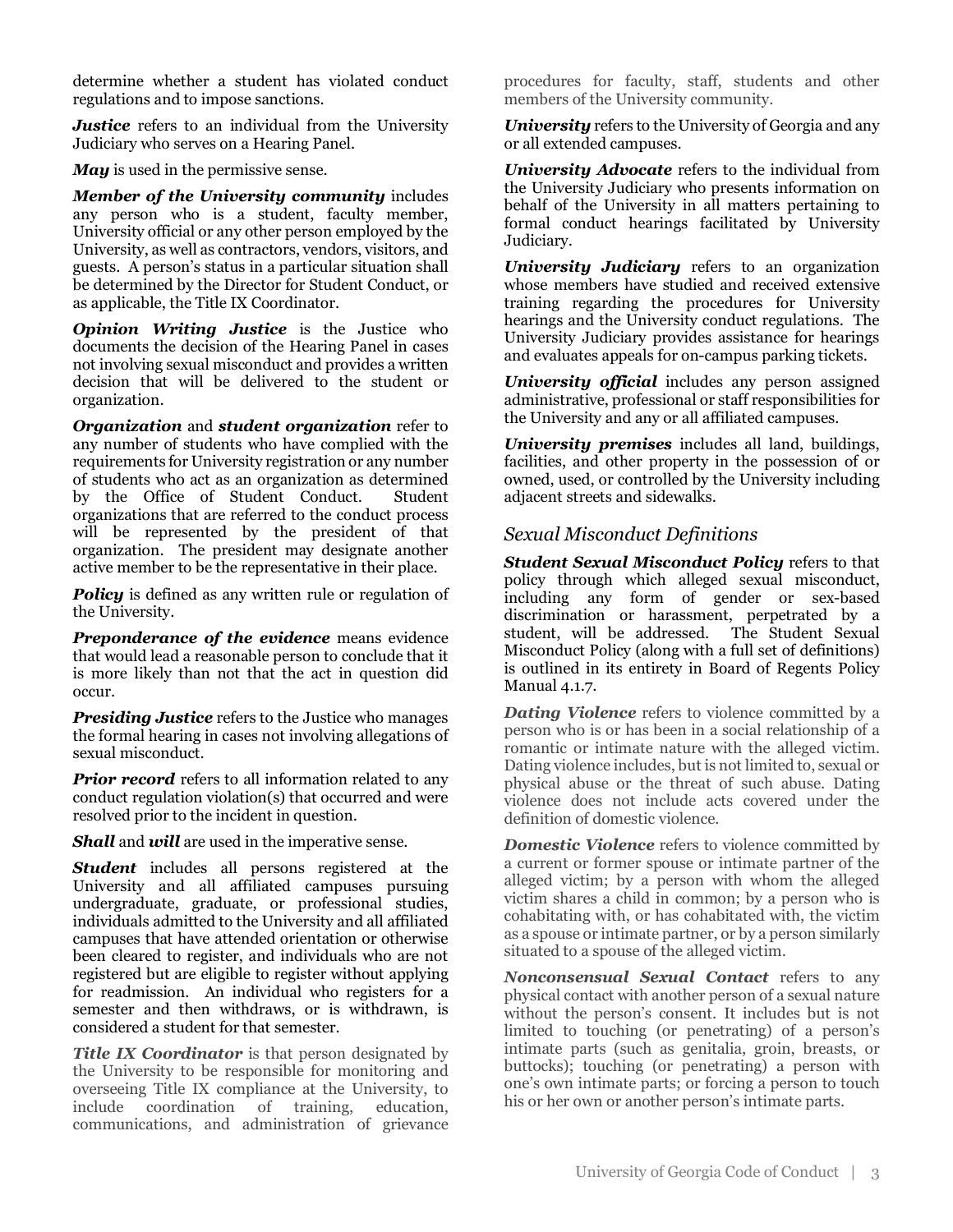*Sexual Exploitation*refers to taking non-consensual or abusive sexual advantage of another for one's own advantage or benefit, or for the benefit or advantage of anyone other than the one being exploited.

*Sexual Harassment* refers to unwelcome verbal, nonverbal, or physical conduct, based on sex or on gender stereotypes, that is implicitly or explicitly a term or condition of employment or status in a course, program, or activity; is a basis for employment or educational decisions; or is sufficiently severe, persistent, or pervasive to interfere with one's work or educational performance creating an intimidating, hostile, or offensive work or learning environment, or interfering with or limiting one's ability to participate in or to benefit from an institutional program or activity.

**Stalking** refers to engaging in a course of conduct directed at a specific person that would cause a reasonable person to fear for his or her safety or the safety of others or suffer substantial emotional distress. Course of conduct means two or more acts, including, but not limited to, acts in which the stalker directly, indirectly, or through third parties, by any action, method, device, or means, follows, monitors, observes, surveils, threatens, or communicates to or about a person, or interferes with person's property. Reasonable person means a reasonable person under similar circumstances and with similar identities to the victim. Substantial emotional distress means significant mental suffering or anguish that may but does not necessarily, require medical or other professional treatment or counseling.

# *Alcohol and Other Drug Definitions*

*University Alcohol and Other Drug Policies*  refers to all policies set forth by the University related to alcohol and other drugs, including but not limited to those addressed in the Code of Conduct, University Housing Community Guides, Study Abroad Guidelines, and other policies regarding social events.

*Consumption or use of alcohol* refers to the act of drinking, ingesting, and/or any other method of introducing any amount of an alcoholic beverage into one's body.

*Distribution of alcohol or drugs* refers to the sharing of alcohol or illegal drugs/controlled substances with or giving them to others.

*Facilitating the possession/use of alcohol or drugs* refers to the act of allowing others to possess, consume, or use alcohol or illegal drugs/controlled substances in one's residence or automobile.

*Possession of alcohol or drugs* refers, but is not limited, to holding, no matter the duration, alcohol or illegal drugs/controlled substances in hand or, having them in one's clothing, purse/book bag (or similar case), automobile, residence, or other personal belonging.

*Sale of drugs* refers to the exchange of illegal drugs/controlled substances for money or other forms of compensation.

*Use of drugs* refers to the act of ingesting, inhaling, drinking, eating, and/or any other method of introducing an illegal drug/controlled substance into one's body.

A *Level I violation* is defined as possession, use, distribution, or facilitating the possession/use of alcohol.

A *Level II violation* includes, but is not limited to, any violation involving the operation of a motor vehicle after consumption of alcohol and/or use of drugs; acts of violence, destruction of property, or disorderly conduct while using alcohol or drugs; or intoxication level that requires medical treatment or results in medical personnel being called, even if treatment is refused; and any drug related violation.

*The University of Georgia considers Level II violations to be more egregious in nature than Level I.*

# III. UNIVERSITY AUTHORITY

Generally, conduct regulations contained in this Code of Conduct shall apply to conduct which occurs on University premises and to conduct which occurs while a student is attending or participating in any University related activity wherever that activity may take place. Additionally, as standards for University students and organizations are higher than those not a part of the University community or the pursuit of its objectives, any behavior, on or off University premises, is subject to action under this Code of Conduct. Students and organizations are expected to abide by the conduct regulations in this Code of Conduct both on and off campus and acknowledge the university's authority to take action to address behavior incongruent with these regulations, wherever that behavior may occur.

Proceedings under this Code of Conduct may be instituted against students charged with a violation of a municipal, state or federal law, when the alleged conduct is also a violation of this Code. Proceedings under this Code may be carried out prior to, simultaneously with or following civil or criminal proceedings. Decisions about the timing of specific actions will be made by the Director for Student Conduct, Title IX Coordinator, or a designee based on the status of the evidence and other relevant case factors.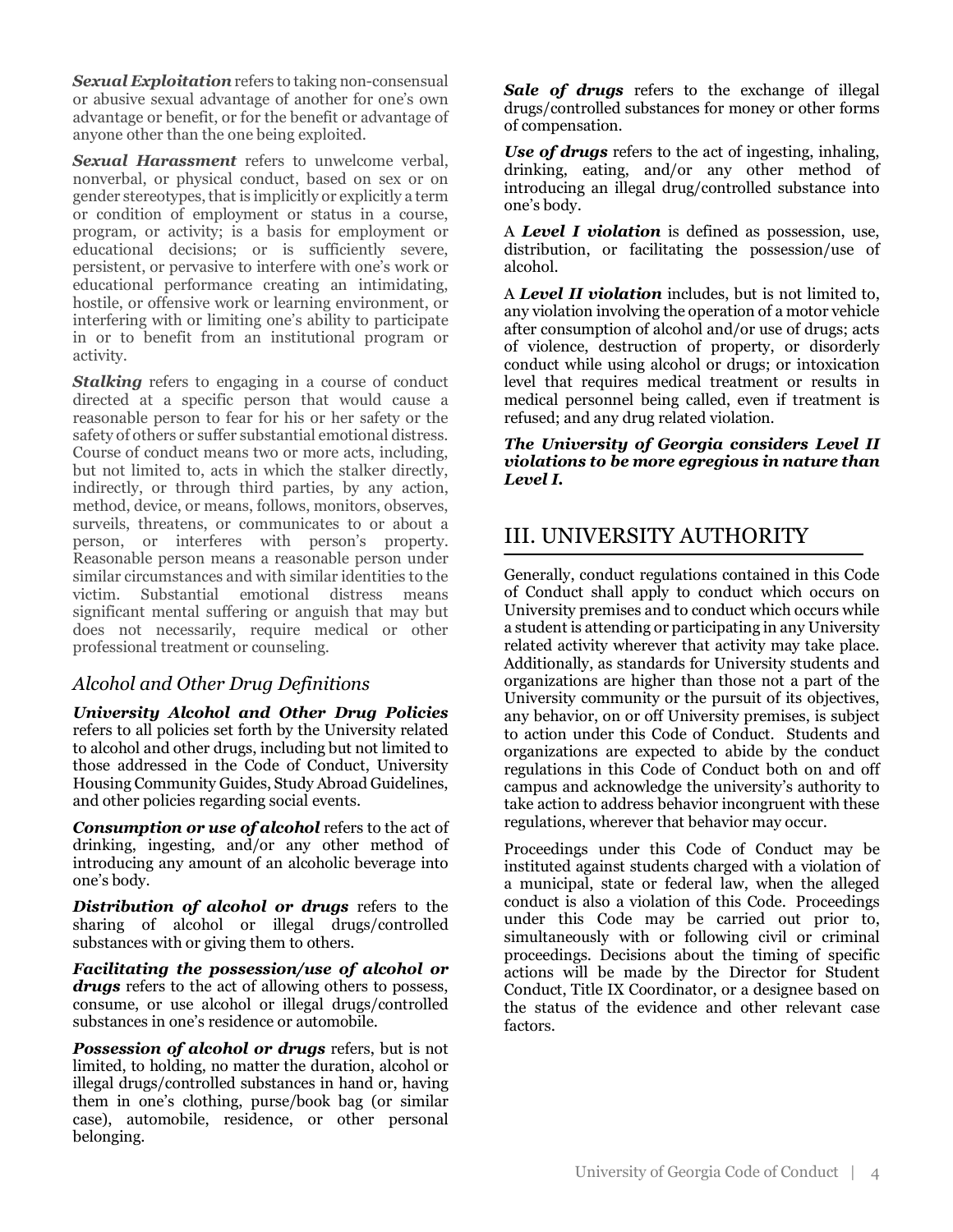# IV. OFFICE OF STUDENT CONDUCT AUTHORITY

The Director for Student Conduct shall develop policies for the administration of the conduct program and procedural rules for conducting hearings that are not inconsistent with provisions of the Code of Conduct.

# V. CONDUCT REGULATIONS

The following actions are prohibited and constitute a violation of the Code of Conduct. The Office of the Vice President for Instruction handles all cases involving alleged violations of Conduct Regulation I (Academic Dishonesty). The University's Equal Opportunity Office shall be responsible for addressing alleged violations of Conduct Regulation 3.11 by administering and enforcing the University's Non-Discrimination and Anti-Harassment (NDAH) Policy. In addition, the Equal Opportunity Office shall process and investigate any alleged violations of Conduct Regulation 3.4 pursuant to the Student Sexual Misconduct Policy and this Code of Conduct. The Office of Student Conduct handles all other allegations of conduct violations and any student or organization found to have committed a violation of these conduct regulations is subject to the sanctions outlined in this Code of Conduct.

To determine whether an organization is responsible for a violation of the Code of Conduct, all circumstances will be considered, including, but not limited to: a) whether the misconduct was committed by one or more members of the organization; b) whether officers of the organization had prior knowledge of the misconduct; c) whether organization funds were used; d) whether the misconduct occurred as a result of an organizationsponsored function; and e) whether members of the organization lied about the incident.

#### **1. Academic Dishonesty**

Knowingly performing, attempting to perform, or assisting another in performing any act of academic dishonesty.

The University of Georgia's Honor Code, a supplement to the University's academic honesty policy states, "I will be academically honest in all of my academic work and will not tolerate academic dishonesty of others."

A complete description of the regulations and procedures for handling matters of academic dishonesty appear in the policy manual, *A Culture of Honesty*, which is available in the Office of the Vice President for Instruction, in the Student Handbook under Academic Policies and Procedures, at The Office of Student Affairs for Gwinnett University Center, and online at http://uga.edu/honesty/.

#### **2. Other Acts of Dishonesty**

- 1. Furnishing false information to any University official, office, or other law enforcement officer.
- 2. Forgery, alteration, or misuse of any document, record, or instrument of identification, or possession of any false identification or identification belonging to another person with dishonest intent.
- 3. Causing, condoning, or encouraging the completion of any University record, document, or form dishonestly, including but not limited to omitting facts which are material for the purpose of which the record, document, or form is submitted.
- 4. Offering or causing to be offered any bribe or favor to a University official, office, or other law enforcement officer in order to influence a decision.
- 5. Tampering with the election of any University recognized organization.
- 6. Casting or attempting to cast more than one ballot in any election or referendum on campus.

### **3. Disorderly Conduct**

The University of Georgia fully supports the marketplace of ideas and shall enforce its conduct regulations in accordance with the freedoms of speech and expression protected by the United States and Georgia Constitutions.

- 1. Intentional or reckless disruption or obstruction of teaching, research, administration or other University activities, including its public service functions on or off campus, or other authorized non-University activities taking place on University property with the exception of constitutionally protected freedom of speech and expression.
- 2. Conduct that intentionally or recklessly causes or provokes a disturbance that disrupts the academic pursuits, or infringes upon the rights, privacy, or privileges of another person.
- 3. Conduct that threatens or endangers the health or safety of another person, including but not limited to physical violence, abuse, intimidation, and/or coercion; or violation of a legal protective order.
- 4. Sexual Misconduct, including but not limited to such unwanted behavior as dating violence, domestic violence, nonconsensual sexual contact, sexual exploitation, sexual harassment, and stalking, or any other form of conduct prohibited by the Student Sexual Misconduct Policy. The Student Sexual Misconduct Policy can be found at: https://eoo.uga.edu/policies/student-sexualmisconduct-policy.
- 5. Violation of published University policies, rules, or regulations.
- 6. Failure to comply with directions of any University official, office or other law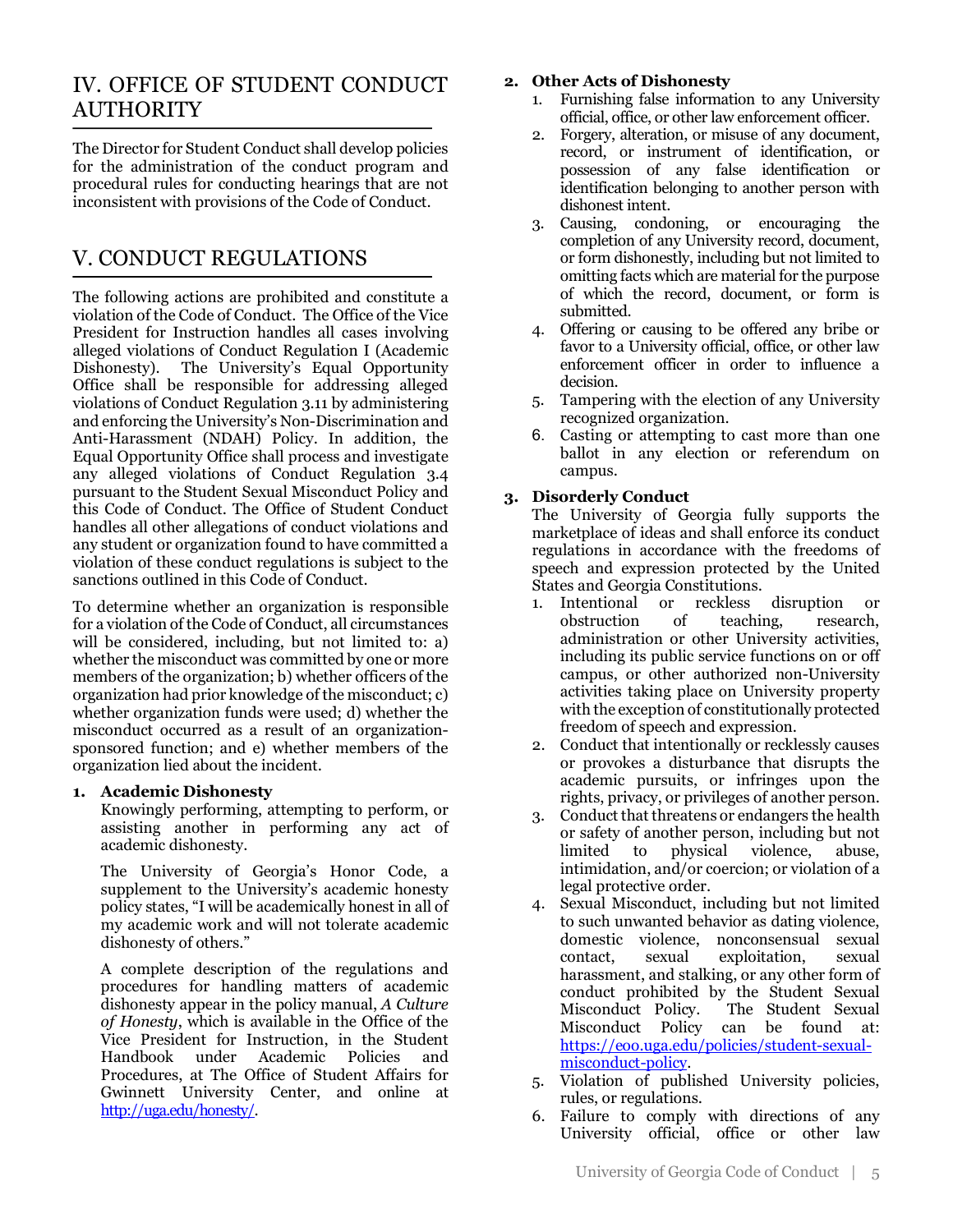enforcement officer acting in performance of their duties and/or failure to identify oneself to these persons when requested to do so.

- 7. Participation in a campus demonstration that violates the University's Policy on Freedom of Expression, intentionally or recklessly disrupts the normal operations of the University or infringes on the rights of other members of the University community.
- 8. Intentional or reckless obstruction, which unreasonably interferes with the freedom of movement of an individual or group.
- 9. Entering an athletic contest, dance, social or other event without the proper credentials for admission (ticket, identification, invitation).
- 10. Circulation of any advertising media that violates the University's Policy on Freedom of Expression, intentionally or recklessly disrupts the normal operations of the University or infringes on the rights of other members of the University community.
- 11. Harassment and discrimination against any person as prohibited by the University's Non-Discrimination and Anti-Harassment (NDAH) Policy.

A complete description of the regulations and procedures for addressing potential violations of the NDAH Policy can be found within the policy at https://eoo.uga.edu/policies/nondiscrimination-anti-harassment-policy.

#### **4. Alcohol & Other Drug Related Misconduct**

- Use or possession of alcoholic beverages except as permitted by law and University Alcohol and Other Drug Policies.
- 2. Providing, distributing, selling, or facilitating the use or possession of alcoholic beverages except as permitted by law and University Alcohol and Other Drug Policies.
- 3. Disruptive or disorderly conduct caused by the influence of alcohol and/or other drugs.
- 4. Use or possession of narcotic or other controlled substances except as permitted by law and University Alcohol and Other Drug Policies.
- 5. Providing, distributing, selling, or facilitating the use or possession of narcotic or other controlled substances except as permitted by law and University Alcohol and Other Drug Policies.

#### **5. Theft, Damage & Disregard for Property**

- 1. Taking, attempting to take, or keeping in one's possession any property or item, including but not limited to any tangible possession, information, or account, without proper authorization.
- 2. Malicious or unwarranted damage or destruction, or attempted damage or destruction, of any property or item, including

but not limited to any tangible possession, information, or account.

- 3. Selling or attempting to sell a textbook unless the seller is the owner of the textbook or has the permission of the owner to do so.
- 4. Taking, attempting to take, or keeping items belonging to the library or items placed in the library for display.

#### **6. Fire Safety & Sanitation**

- 1. Misusing, damaging or tampering with fire safety equipment.
- 2. Setting or causing to be set any unauthorized fire.
- 3. Possessing or using fireworks, explosives or other incendiary devices without authorization.
- 4. Making or causing to be made a false fire alarm.
- 5. Intentionally or recklessly obstructing a fire exit in any University building.
- 6. Failure to exit a University building when the fire alarm sounds.
- 7. Failure to maintain an organization's facilities and/or surrounding property creating a potential danger to the health or safety of the occupants or other individuals.

#### **7. Weapons**

1. Possessing firearms, explosives, other weapons, or dangerous chemicals on University property unless permitted by law. The weapons policy can be found at http://www.policies.uga.edu/FA/nodes/view/ 1263/Weapons-Prohibited-on-Campus.

#### **8. Unauthorized Entry or Use**

- 1. Unauthorized entry or attempted entry into any property, including but not limited to any building, office, or other facility, automobile, backpack, or account.
- 2. Making or attempting to make unauthorized use of any building, office, or other facility, information, or accounts.
- 3. Unauthorized possession, use, or duplication of keys or other methods of controlled access (i.e. cards, codes).

#### **9. Student Housing**

- 1. Unauthorized entry, attempted entry, or remaining in restricted areas, including roofs, of any University-owned student residence.
- 2. Failure to comply with policies established in various residence halls for the protection of the privacy, rights, privileges, health or safety of the community. University Housing community guides can be found at https://housing.uga.edu/site/resources.

#### **10. Computer Use**

1. Failure to comply with University computer use policies. Computer use policies can be found at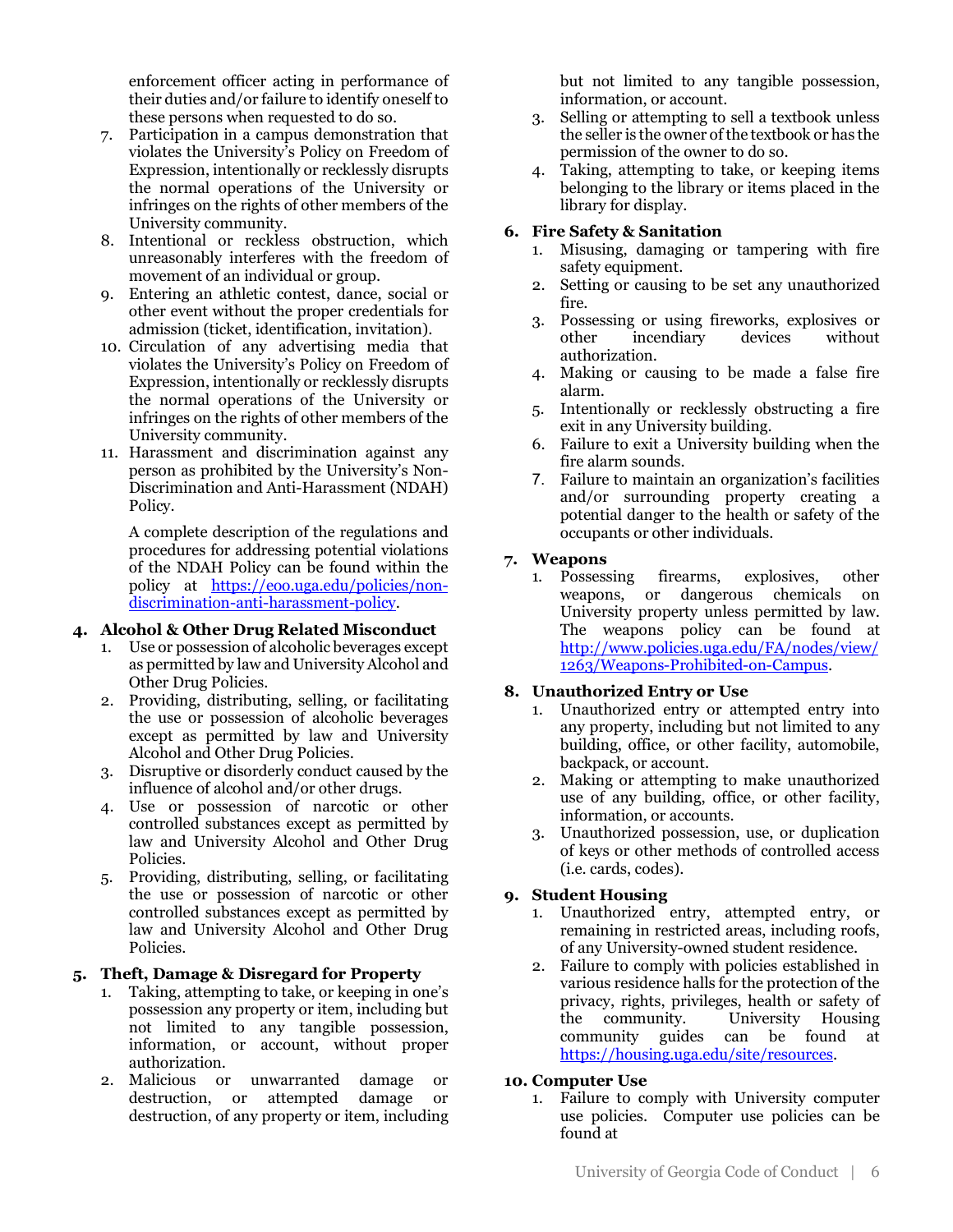https://eits.uga.edu/access\_and\_security/inf osec/pols\_regs/policies/aup/.

#### **11. Gambling**

1. Conducting, organizing, or participating in any activity involving games of chance or gambling except as permitted by law and University policy.

#### **12. Hazing**

1. Participating in, condoning, encouraging, requiring, or allowing opportunity for hazing.

#### **13. Interference with the Orderly Operation of the Conduct Process**

- 1. Unreasonably delaying the conduct process by failing to schedule or appear for a meeting as requested by an administrative officer.
- 2. Intentionally providing false, distorted, or misrepresented information to an administrative officer or Hearing Panel or knowingly initiating a false complaint.
- 3. Disrupting the orderly operation of a conduct proceeding.
- 4. Attempting to discourage an individual's proper participation in, or use of, the conduct process.
- 5. Harassing, intimidating, and/or retaliating against an administrative officer, Panel Member, reporting party, or any other individual associated with any report, investigation, informal or formal resolution, or appellate proceeding under the Code of Conduct.
- 6. Failure to comply with the sanctions imposed under the Code of Conduct.

#### **14. Shared Responsibility for Violations**

- 1. Acting in concert to violate University conduct regulations.
- 2. Knowingly condoning, encouraging, or requiring behavior that violates University conduct regulations.
- 3. Allowing, condoning, permitting or providing opportunity for a guest to violate University conduct regulations.

# VI. CONDUCT PROCEDURES

# *Filing a Report*

Incidents of alleged violations of conduct regulations are reported to the Director for Student Conduct, Office of Student Conduct, or a designee. The Title IX Coordinator/Equal Opportunity Office has been designated to receive reports involving allegations of sexual misconduct, harassment, or discrimination, including violations of the NDAH Policy or Conduct Regulation 3.4 and 3.11. Individuals or groups filing a report are encouraged to do so in writing and the report should be submitted as soon as possible after the alleged violation. Verbal reports will also be accepted.

Reports should contain as much information as possible, and where known to the reporting party, should provide (1) the type of misconduct alleged; (2) the name and contact information of the student(s) and/or organization(s) involved in the alleged misconduct; (3) the date(s), time(s), and place(s) of the alleged misconduct; (4) the name(s) and contact information of any individual(s) with knowledge of the incident of alleged misconduct; (5) whether any evidence has been preserved; and (6) whether a criminal complaint has been made in connection with the alleged misconduct.

Reports not submitted in writing will be independently verified prior to initiating the conduct process. For individuals or groups filing a report, a meeting can be arranged with an administrative officer in the Office of Student Conduct, or Equal Opportunity Office as appropriate, to discuss the conduct process. For incidents to be reported in University Housing, individuals or groups filing a report may contact the Community Office where the incident took place.

After receiving a report, an administrative officer will be assigned to review the circumstances of the incident and determine what conduct regulations, if any, are alleged to have been violated. Reports that describe alleged behavior that does not violate any conduct regulation(s) may result in no action being taken. Additionally, lack of sufficient information in a report may result in no action being taken.

If the administrative officer, following his or her review, finds that the report alleges violations of the conduct regulations, the administrative officer will initiate the conduct process.

When an organization is alleged to have violated conduct regulations and the administrative officer handling the case decides to initiate the conduct process, the administrative officer will notify the chief officer of the organization. The chief officer will act as the representative of the organization throughout the conduct process. The chief officer may designate this responsibility to another active member of the organization by notifying the administrative officer in writing.

Some reports submitted involve possible violations of conduct regulations, but clearly are the result of an unresolved, on-going dispute between students. Other reports do not involve violations of regulations, but they too reflect student disputes. In either of these situations, the students may be informed of the option to resolve the matter through mediation. Mediation is a voluntary process that utilizes an impartial, neutral third party who acts as a facilitator to help the parties reach a mutually acceptable outcome. Information regarding the University's mediation processes will be provided upon request.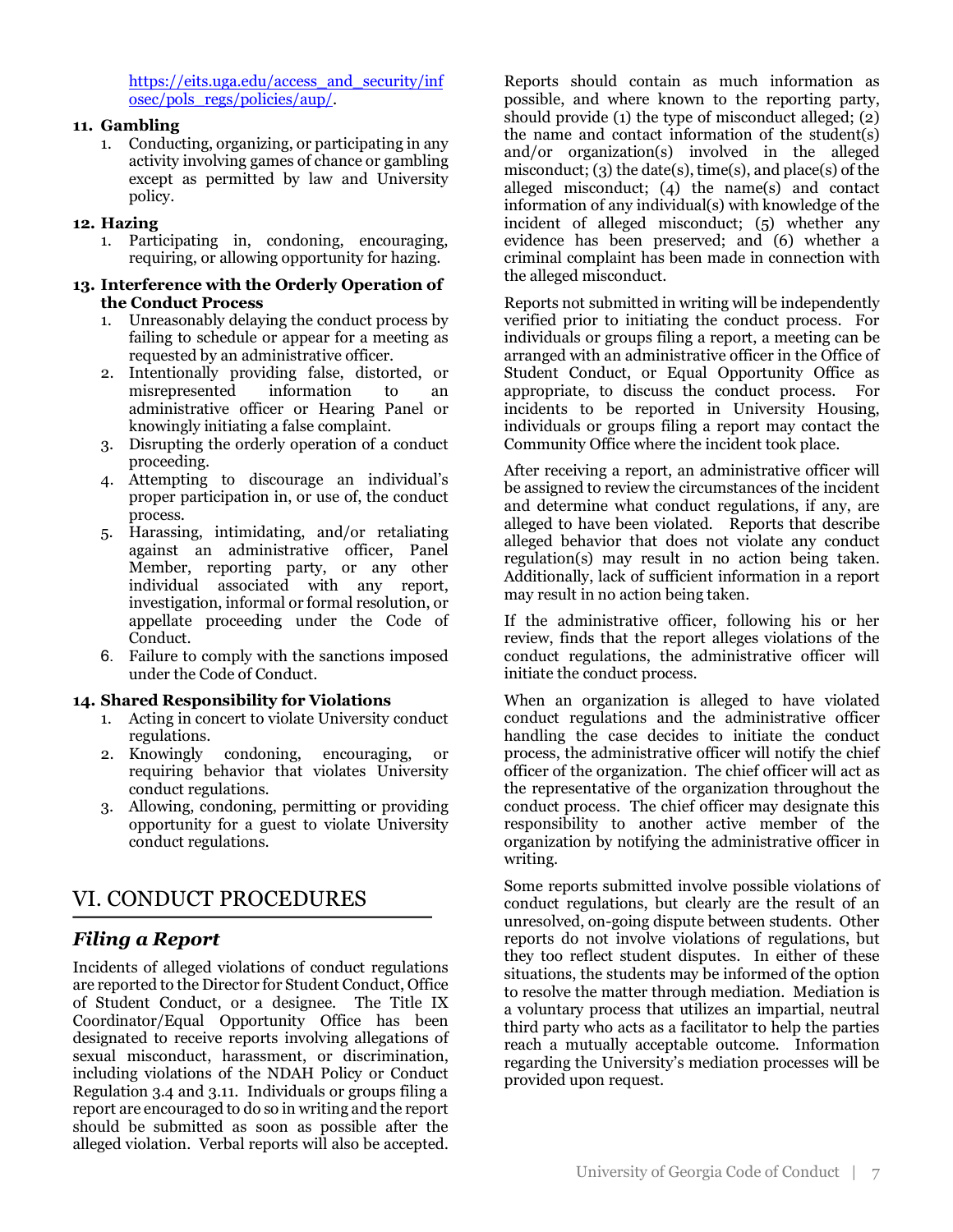# *Reporting Parties*

Incidents of alleged violations of conduct regulations may be reported by a variety of individuals or groups, including but not limited to University students, faculty or staff, law enforcement, or other third parties. All reporting parties will be subject to the following:

- Limited Confidentiality: Where a reporting party or alleged victim requests that his or her identity be withheld or the allegation(s) not be investigated, the administrative officer should consider whether or not such request(s) can be honored while still providing a safe and nondiscriminatory environment for the University. The administrative officer will inform the requesting party (1) that the University generally cannot guarantee confidentiality, (2) that honoring the request may limit the ability to respond fully to the incident, and (3) that such request may limit the University's ability to carry out its conduct process.
- 2. Retaliation Prohibited: Anyone who, in good faith, reports what he or she believes to be student misconduct, participates or cooperates in, or is otherwise associated with any investigation, shall not be subjected to retaliation. Anyone who believes he or she has been the target of retaliation for reporting, participating or cooperating in, or otherwise being associated with an investigation should immediately contact the Director for Student Conduct or Title IX Coordinator. Any student or organization alleged to have engaged in retaliation will be subject to the conduct process as outlined in this Code of Conduct.
- 3. Amnesty: Individuals are encouraged to come forward and report student misconduct and/or participate in a student misconduct investigation notwithstanding such reporting individual's choice to consume alcohol or to use drugs. If an individual, voluntarily and in good faith, reports their use of alcohol or drugs, or the use by others, prior to or during an investigation, such information will not be used against any individual in a disciplinary proceeding and will not be voluntarily reported to law enforcement; however, individuals may be provided with resources on drug and alcohol counseling and/or education, as appropriate. This amnesty provision shall not apply when an alleged violation of Conduct Regulation 4 (Alcohol and Drug Related Misconduct) is currently at issue in a pending case or investigation.

# *Responsible Action Protocol*

In addition to the amnesty outlined above provided to student(s) reporting misconduct or participating as witnesses during an investigation, the University's Responsible Action Protocol also applies to students and organizations. The purpose of the protocol is to encourage students to make responsible decisions in life-threatening situations that result from alcohol and/or other drug abuse and to seek medical attention for someone who is in danger because of intoxication. Students should alert University officials, UGA or local police, or professional medical personnel when they or their friends are in danger. Students who call for, seek, or require emergency assistance for an alcohol or other drug related emergency may not be subject to mandatory alcohol and other drug sanctions under the Code of Conduct. The Responsible Action Protocol applies only to alcohol and other drug related medical emergencies. It does not apply to other prohibited behavior such as disorderly conduct (including physical or verbal abuse), property damage, or distribution of illicit substances.

- 1. The Responsible Action Protocol applies to students who seek assistance or medical treatment for another student experiencing or believed to be experiencing an alcohol or drug related overdose. The protocol also applies to students who are experiencing an alcohol or drug related overdose and seek assistance or medical treatment on their own behalf or are the subject of such a request.
- 2. If a representative of an organization hosting an event calls for medical assistance, this act of responsibility might mitigate potential conduct consequences that could arise against the organization, i.e., the fact that an organization sought help might be considered in potential sanctioning for university policy violations.
- 3. The protocol applies only to the Code of Conduct and does not in any way prohibit law enforcement agencies within their jurisdictions from enforcing the laws enacted by the State of Georgia.

Students considered for the Responsible Action Protocol are required to meet with a member of the Office of Student Conduct who, after evaluating the situation, may also refer the student to a substance abuse specialist in the John Fontaine, Jr. Center for Alcohol Awareness and Education for assessment, counseling, and/or possible referral for treatment. Students who are referred to the John Fontaine, Jr. Center for Alcohol Awareness and Education but fail to meet and complete the recommendations in their entirety may be subject to further action.

Even if there is not a disciplinary action, the Office of Student Conduct will notify the parents of the student (Parental Notification) and will maintain a file of the case which can be used as a prior record should subsequent alcohol or other drug violations occur. Files will be maintained in accordance with the Office of Student Conduct records management.

If the student has any subsequent incidents, these will be handled through the regular conduct process. If a violation is found to occur, prior records, including involvement in the Responsible Action Protocol, will be considered for sanctioning purposes.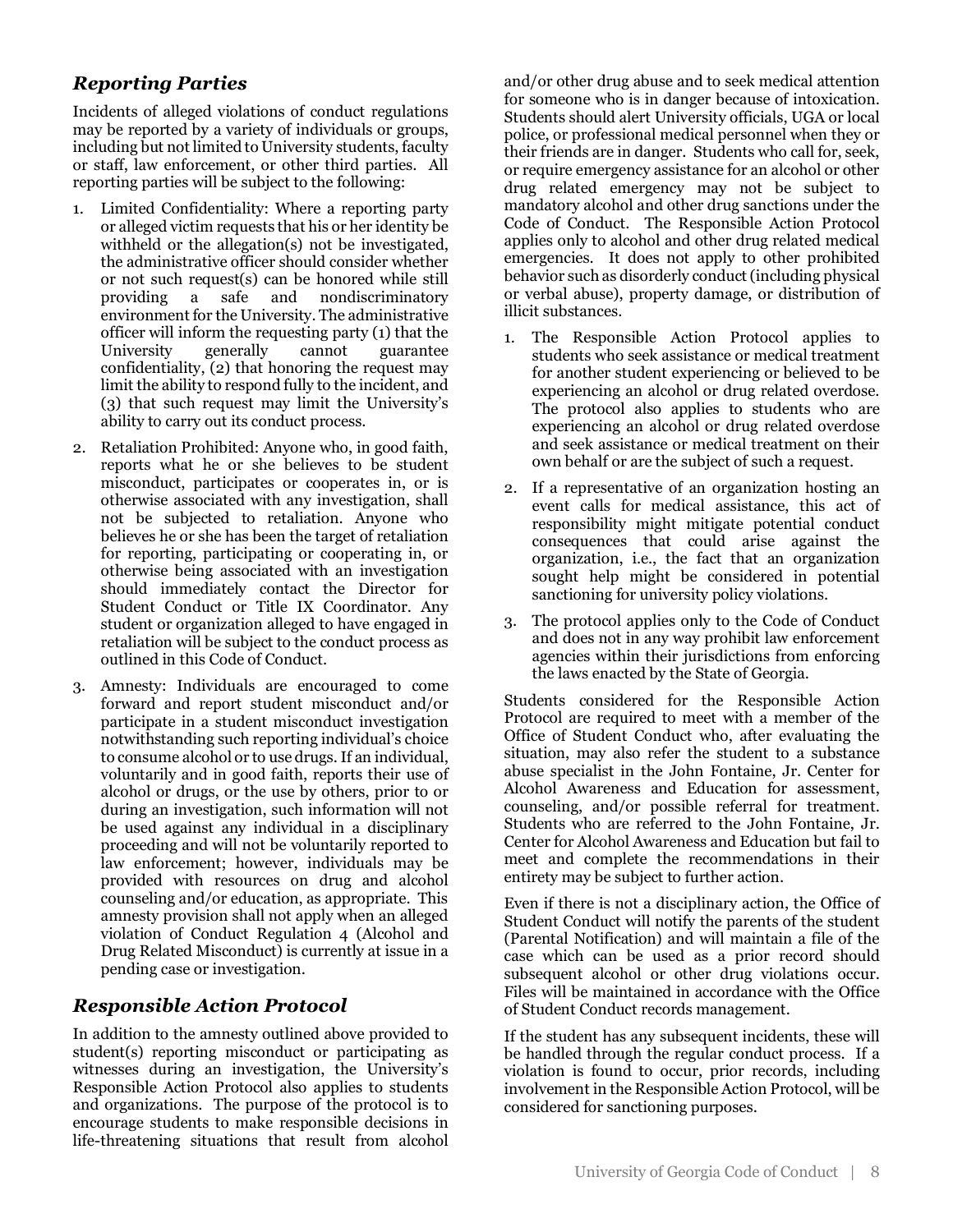# *Interim Measures*

Interim measures may be issued by the Director for Student Conduct, Title IX Coordinator, or a designee, at any point after the University becomes aware of an allegation of misconduct in order to protect any alleged victim and/or the University community. Interim measures may include, but are not limited to:

- 1. Change of Housing assignment;
- 2. Issuance of a "no contact" directive;
- 3. Restrictions or bars to entering certain institution property;
- 4. Changes to academic or employment arrangements, schedules, or supervision;
- 5. Interim suspension; and
- 6. Other measures designed to promote the safety and well-being of the parties and University community.

#### *Interim Suspension*

In certain circumstances, the Director for Student Conduct, Title IX Coordinator, or a designee, may impose an interim suspension from the University at the outset of the conduct process and prior to a hearing before a judicial body. Interim suspension may be imposed upon individual students or organizations only where necessary to maintain safety, and should be limited to those situations where the student or organization against whom a report of alleged misconduct has been made poses a serious and immediate danger or threat to persons or property.

In determining whether to impose an interim suspension, the Director for Student Conduct, Title IX Coordinator, or a designee, shall consider the existence of a significant risk to the health or safety of the campus community; the nature, duration, and severity of the risk; the probability of potential injury; and whether less restrictive means can be used to significantly mitigate the risk.

During an interim suspension, the student shall be denied access to the campus (including classes, residential buildings, and campus transit) and/or all other University activities or privileges for which the student might otherwise be eligible. During the interim suspension, the student will be permitted on campus for scheduled meetings with the Director for Student Conduct/Title IX Coordinator and/or other meetings approved by the Director for Student Conduct/Title IX Coordinator.

If an organization is placed on interim suspension, it will be expected that all organization activities stop. Members of the organization are not suspended from the University unless individual suspensions have been imposed.

# *Notification of Interim Suspension*

Upon receiving a report indicating any of the conditions that warrant interim suspension exist and upon an evaluation of the reliability of that report, the Director for Student Conduct, Title IX Coordinator, or a designee, must make all reasonable efforts to give the student or organization the opportunity to be heard on whether his/her/its presence on campus poses a serious and immediate danger or threat to persons or property. Thereafter, the Director for Student Conduct, Title IX Coordinator, or a designee, shall immediately notify the student or organization, in writing, of the interim suspension. The written notification will be hand delivered; sent by certified mail, return receipt requested; or sent via email with delivery receipt confirmation. The following information will be contained in that notification:

- 1. the University conduct regulation(s) that are alleged to have been violated;
- 2. a description of the circumstances of the incident as reported;
- 3. an explanation of the conduct process;
- 4. an explanation of the restrictions placed on the student or organization while on interim suspension;
- 5. notification that an appeal of the interim suspension may be made to the Vice President for Student Affairs or a designee;
- 6. contact information for the Director for Student Conduct, Title IX Coordinator, or designee, and the Vice President for Student Affairs; and
- 7. clarification that if no appeal of the interim suspension is made by the student or organization, the interim suspension and conduct charges will be resolved through the conduct process, either informally or formally, as established in the Code of Conduct.

The student or organization chief officer will have the opportunity to submit an appeal of the interim suspension. In order for the appeal to occur, the student or organization chief officer must submit a written appeal to the Vice President for Student Affairs, or his/her designee. The written appeal should contain information that challenges or disputes the interim suspension. The challenge/dispute should be based on procedural error, the suspension is overly harsh based on the allegation(s), or other similar claims. The written appeal may be accompanied by any evidence the student or organization deems relevant (which may include but is not limited to witness statements, written reports, and applicable documentation). A hearing to determine whether the interim suspension should continue will be held within three (3) business days after the receipt of the appeal. The interim suspension will remain in effect until the appeal is submitted to the Vice President for Student Affairs or his/her designee AND a decision regarding the interim suspension has been made. After hearing the appeal of the interim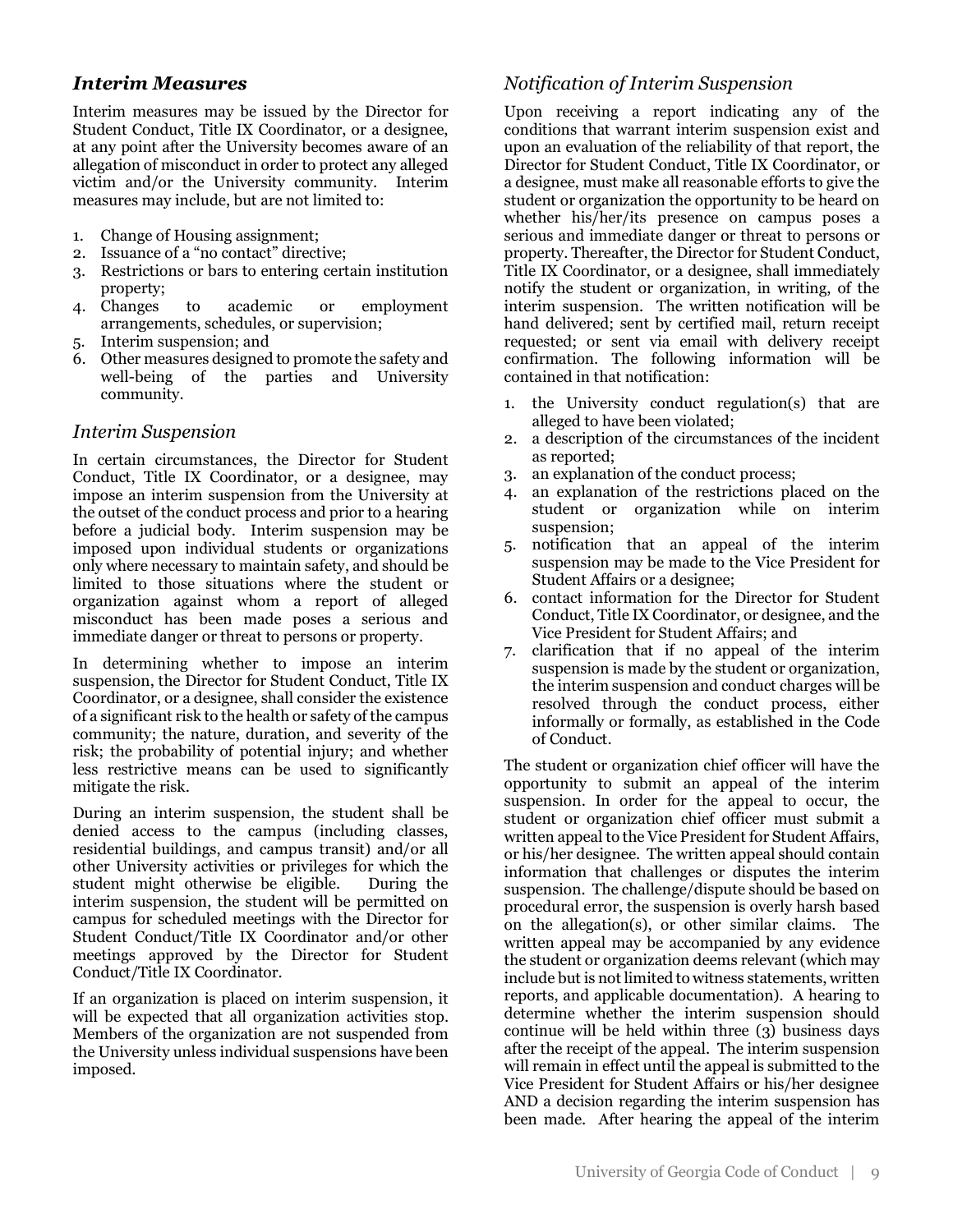suspension, the Vice President for Student Affairs or a designee may:

- 1. Overturn the interim suspension. The student/ organization would be immediately reinstated and conduct charges would be handled through the normal conduct process as described in section VI (Conduct Procedures) of the Code of Conduct. The student or organization would schedule a meeting with the Director for Student Conduct, Title IX Coordinator, or a designee to begin that process.
- 2. Uphold the interim suspension and the conduct process will proceed. The restrictions placed on the student or organization during the interim suspension would remain in place pending the resolution of the conduct process. The student or organization would schedule a meeting with the Director for Student Conduct, Title IX Coordinator, or a designee to begin that process.

Following the decision of the Vice President for Student Affairs or his/her designee, or if an appeal of the interim suspension is not submitted, the interim suspension and the conduct charges would be resolved through the conduct process, either informally or formally, as described in section VI (Conduct Procedures) of the Code of Conduct. If the criteria for informal resolution are met, the action will be resolved upon the completion of a resolution agreement.

If the criteria for informal resolution are not met, the matter will be referred to the formal resolution process (investigation and hearing). Given the serious nature of the interim suspension, formal resolutions will take place as soon as possible and within a reasonable and practical time for all parties concerned.

# *Initiating the Conduct Process*

When a report has been filed and has not been dismissed following the administrative officer's initial review, the student or organization will receive written notification (includes notification sent via email to UGA mail, an official form of communication for the University of Georgia) of the allegations from the administrative officer assigned to the case. That notification will include the date of the report, the alleged conduct regulation violation(s), a request to make an appointment, the contact information for the administrative officer, information regarding the choice to bring an advisor and/or family members to the appointment, any support resources available to the student or organization, and an electronic link to the Code of Conduct (physical copies of the Code of Conduct are available in the Office of Student Conduct and upon request). A copy will also be provided to the victim, where applicable. The student or organization will be able to provide information about the incident during the meeting.

The student or organization is responsible for arranging this requested meeting within the parameters stated in the notification. The purpose of

the meeting is to ensure that the student or organization is sufficiently familiar with the Code of Conduct (including the conduct regulations and conduct process) in order to accurately prepare and present a response to the allegations. At this meeting the student or organization will be:

- A. advised of the right to decline to make any statements or answer questions and that in doing so, no inference to responsibility will be drawn;
- B. advised of the alleged violations and any written report submitted;
- C. advised of the procedures through which conduct charges are resolved including the options for and conditions of handling the matter either through informal or formal resolution;
- D. advised to consult further with the Director for Student Conduct, Title IX Coordinator, or a designee concerning any question or interpretation of procedure.

Throughout the conduct process, a student or organization (and victim, where applicable) has the right to have an Advisor of his/her/its own choosing available to provide advice and counsel during meetings and proceedings in which the student or organization is present. The Advisor may not participate directly during interviews or hearings but may be present and advise the student or organization in any manner, including providing questions, suggestions, and guidance on responses to any questions posed of the student or organization.

# *Resolution of the Conduct Process*

Resolutions of the University's conduct process neither establish nor are based upon precedent. Further, matters of local, state or federal law are independent of the conduct process. During the meeting with the student or organization following the initiation of the conduct process, the administrative officer will review the alleged violations with the student or organization, ensure that the student or organization has been advised as outlined in the section above, and determine, which, if any, of the alleged violations are to be resolved through the conduct process. Once the administrative officer has determined the alleged violations to be resolved through the conduct process, there are two available options from which the student or organization can choose: (1) informal resolution, or (2) formal resolution (investigation and hearing).

# *Informal Resolution*

If the student or organization agrees that the violation(s) of the conduct regulations cited occurred, they may decide to have the case resolved through the informal process. A student or organization always has the right to refuse the informal process and proceed with a formal hearing. Final resolution of the informal process must meet the following criteria: (1) the administrative officer handling the case and the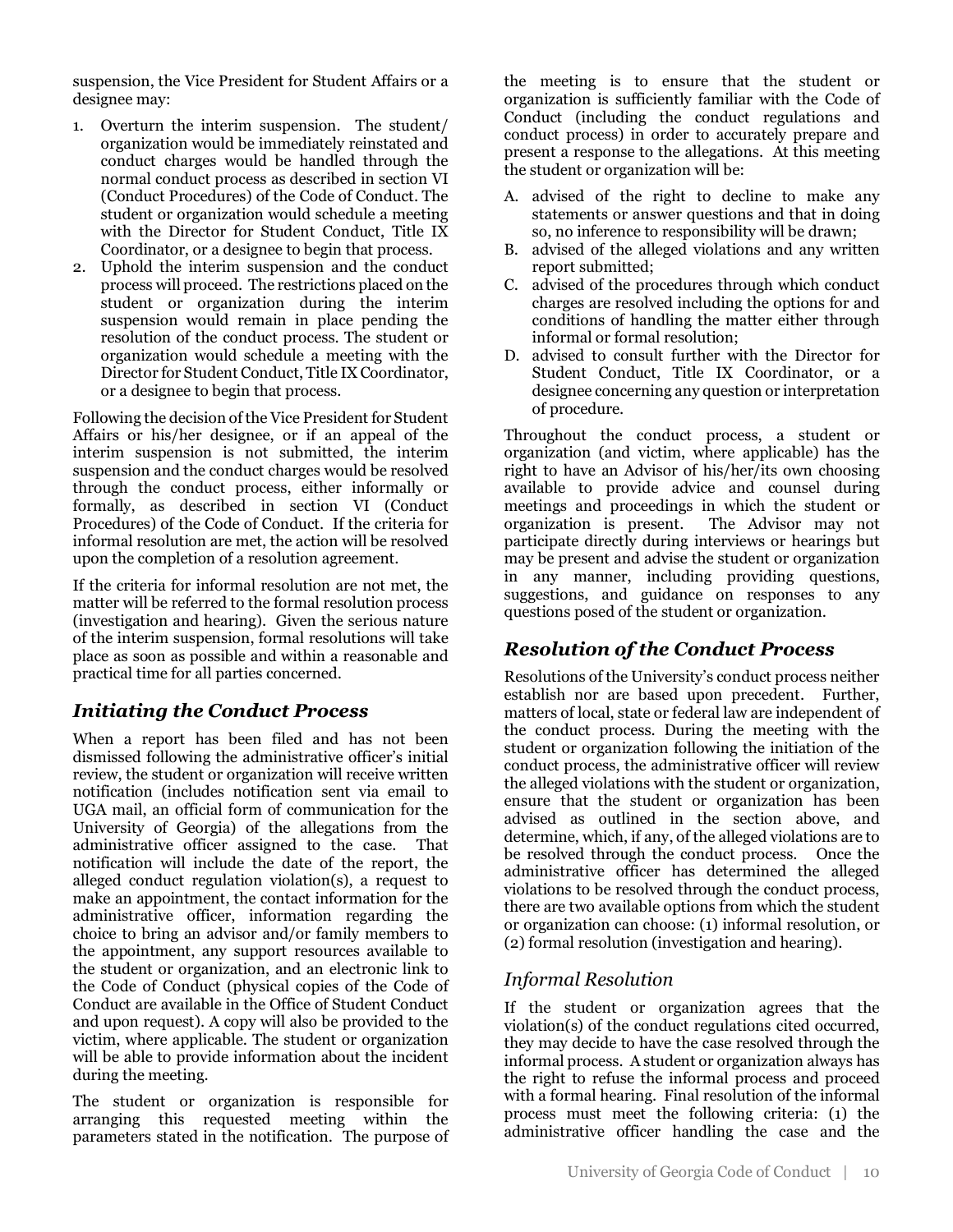student or organization agree that informal resolution is a reasonable option given the circumstances; (2) the student or organization must accept responsibility for the violation(s) of the specified conduct regulation(s); (3) the student or organization must agree with the sanctions resulting from the violation(s);  $(4)$  if applicable, the alleged victim should agree with the sanctions issued for the violation(s) and may propose sanctions that are reasonable and in accordance with the Code of Conduct. Cases that do not meet all four criteria for the informal resolution will be referred to formal resolution (investigation and hearing).

# *Decisions for Informal Resolution*

If the student or organization decides to resolve the conduct charges informally, and all conditions for such resolution are met, the student or organization will receive a written copy of the decision. The decision will be completed by the administrative officer handling the case, and upon review, the student will sign the decision indicating agreement with the method of resolution.

# *Formal Resolution*

If the student or organization disputes that a violation of conduct regulations has taken place, rejects the informal resolution, or does not agree with the sanctions resulting from the informal resolution, the case shall be resolved through the formal resolution procedures as follows:

- 1. A written "Notice of Investigation" shall be delivered to the student or organization. The notice shall include (1) the specific conduct regulation(s) which the student or organization is alleged to have violated; (2) notice that the case has been scheduled for an investigation to determine whether charges will result from the allegations; (3) the identity of any investigator(s) assigned to the case; and (4) the range of sanctions that may result based on the allegations.
- 2. Upon receipt of the written notice, the student or organization shall be given three (3) business days to respond in writing. In that response, the student or organization has the right to admit or to deny the allegations, and to set forth a defense with facts, witnesses, and documents – whether written or electronic – in support. A non-response will be considered a general denial of the allegations.
- 3. Based on the response, the investigation shall consist of interviews of the student or organization, the alleged victim (where applicable) and witnesses, and the collection and review of documents or other physical or electronic information, as well as other steps as appropriate. The investigator(s) should retain written notes and/or obtain written or recorded statements from each interview. The investigator(s) shall also keep a record of any proffered witnesses not

interviewed, along with a brief, written explanation of why the proffered witness was not interviewed.

4. If at any point the investigator determines there is insufficient evidence to support a charge or to warrant further consideration of sanctions, then the complaint should be dismissed. Additionally, if the student or organization admits responsibility, the investigation may conclude and the process may proceed to a hearing for a determination of sanctions or may be resolved through an informal resolution, if appropriate.

If any charge, or the entire complaint, is dismissed by the investigator due to insufficient evidence, the victim, if applicable, may appeal the decision to dismiss to the Vice President for Student Affairs, or his/her designee. The appeal must be in writing and submitted within (2) business days of the victim's notification of the decision to dismiss. The Vice President for Student Affairs, or his/her designee, shall either uphold the dismissal or determine that the charge or complaint must be resolved through the conduct process, and the decision of the Vice President, or his/her designee, is considered final.

- 5. The investigation shall be summarized in writing in an initial investigation report and provided to the student or organization, as well as the alleged victim (where applicable), in person or via email. This summary should clearly indicate any resulting charges (or alternatively, a determination of no charges), as well as the facts and evidence in support thereof, witness statements, and possible sanctions. A charge is not a finding of responsibility, but indicates that there is sufficient evidence to warrant further consideration and adjudication.
- 6. To the extent the student or organization is ultimately charged with any violation(s), they shall also have the opportunity to respond in writing. The student's or organization's written response to the charge(s) shall be due three  $(3)$  business days following the date of the initial investigation report, and should outline any additional information the student or organization feel should be included in the report. A nonresponse to the charge(s) by the student or organization will be interpreted as a denial of the charge(s).
- 7. The investigator(s) shall conduct further investigation consistent with the procedures outlined in Paragraph 3 above and update the investigative report as warranted by the student's or organization's response.
- 8. Once the investigation is complete, the final investigative report should be provided to the judicial body for consideration in adjudicating the charges brought against the student or organization. A copy shall also be provided to the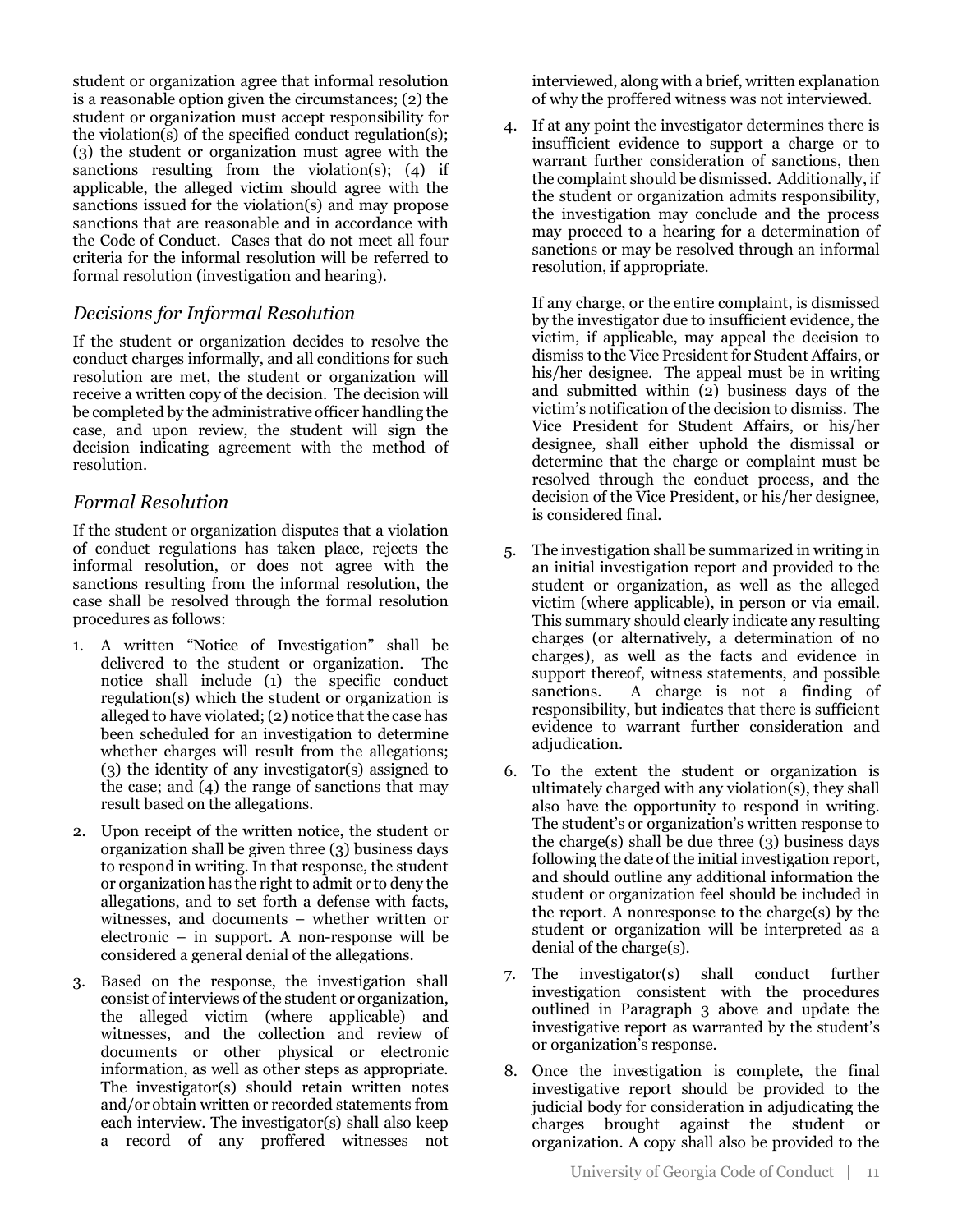student or organization, as well as the alleged victim (where applicable).

- 9. Following the submission of the final investigative report to the applicable parties as outlined above, a written "Notice of Hearing" shall be delivered to the student or organization, as well as the alleged victim (where applicable). The notice shall include (1) the specific conduct regulation(s) the student or organization has been charged with violating following the investigation; (2) the alleged factual circumstances supporting the charge(s); (3) the date, time and place of the hearing; (4) a list of potential witnesses and any information that may be presented against the student or organization at the hearing; and (5) notice that the University Advocate (only in cases not involving allegations of sexual misconduct) has the right to gather and present additional evidence and witnesses for use in the formal hearing; accordingly, the University Advocate will notify the student or organization of such evidence and witnesses by the deadline stated in the Notice of Hearing.
- 10. The Notice of Hearing must be received by the student or organization at least five (5) business days prior to the hearing date. The student or organization, with the consent of the Director for Student Conduct or a designee, may waive the minimum notice requirements as long as the waiver is in writing.
- 11. The student is deemed to have received notice when he/she is personally given a copy of the notice or, in the case of an organization, when any officer of the organization is personally given a copy. If it is not possible to deliver the notice in person, the written notification shall be sent by certified mail, return receipt requested, to the student's or organization's permanent address of record and shall be considered delivered on the date indicated on the signed return receipt or after fifteen (15) business days have passed from the date of mailing.
- 12. The student or organization will be assigned an Advisor from the University Judiciary, except in cases of sexual misconduct. The student or organization may elect to waive his/her/its right to an Advisor from the University Judiciary in order to be assisted in the hearing by an Advisor of the student's or organization's choosing, including the Advisor the student or organization chose at the outset of the process. In order to waive his/her/its right to an Advisor from the University Judiciary, the student or organization must notify the Office of Student Conduct in writing prior to the hearing.

Irrespective of the Advisor chosen by the student or organization, the student or organization is responsible for presenting his/her/its own case.

13. Two or more students or organizations will be scheduled to participate in a joint hearing if they

are alleged to have taken part in the same incident, act, event, or series of related acts. The conduct regulation(s) alleged to have been violated and/or the alleged factual circumstances of the violation need not be identical for participation in a joint hearing.

- 14. Any student or organization required to participate in a joint hearing may file a request for a separate hearing, citing specific reasons that a joint hearing would unfairly prejudice the case. A request for a separate hearing must be submitted in writing to the Director for Student Conduct or a designee within two (2) business days after receipt of the "Notice of Hearing." The Director for Student Conduct or a designee will make the decision regarding the request and notify the student or organization.
- 15. Any student or organization subject to two or more unrelated reported incidents of alleged misconduct is entitled to a separate investigation and hearing for each incident. While a student or organization may be charged with multiple violations for a single incident, unrelated incidents will be investigated and heard separately through the formal resolution process, unless the student or organization consents to having them aggregated.
- 16. The student or organization shall be presumed not to have violated a conduct regulation until such a violation is proven. The standard of proof shall be preponderance of the evidence.
- 17. Formal civil rules of evidence do not apply to the formal resolution process, including during the investigatory and hearing phase.
- 18. The student or organization, University Advocate, or alleged victim (where applicable), may request a delay in the hearing. Such a request must be in writing and submitted to the Director for Student Conduct no later than one (1) business day prior to the hearing. Reasons for a delay and the proposed length of the delay must be included in the request and a delay is not guaranteed. The Director for Student Conduct or a designee will consider the request and determine whether a delay will be granted. If the reason given for the request includes the need for more time to prepare for the hearing AND it is determined that adequate notice of hearing was given in accordance with the Code of Conduct, a delay will not be granted. If it is determined that the reasons for requesting the delay show it to be necessary and a delay is granted, the student or organization, alleged victim (where applicable), University Advocate and the Hearing Panel will be notified no less than one (1) business day prior to the hearing. The student or organization, as well as the alleged victim (where applicable), will receive written notification of the new hearing date, time and location at least five (5) business days prior to the new hearing.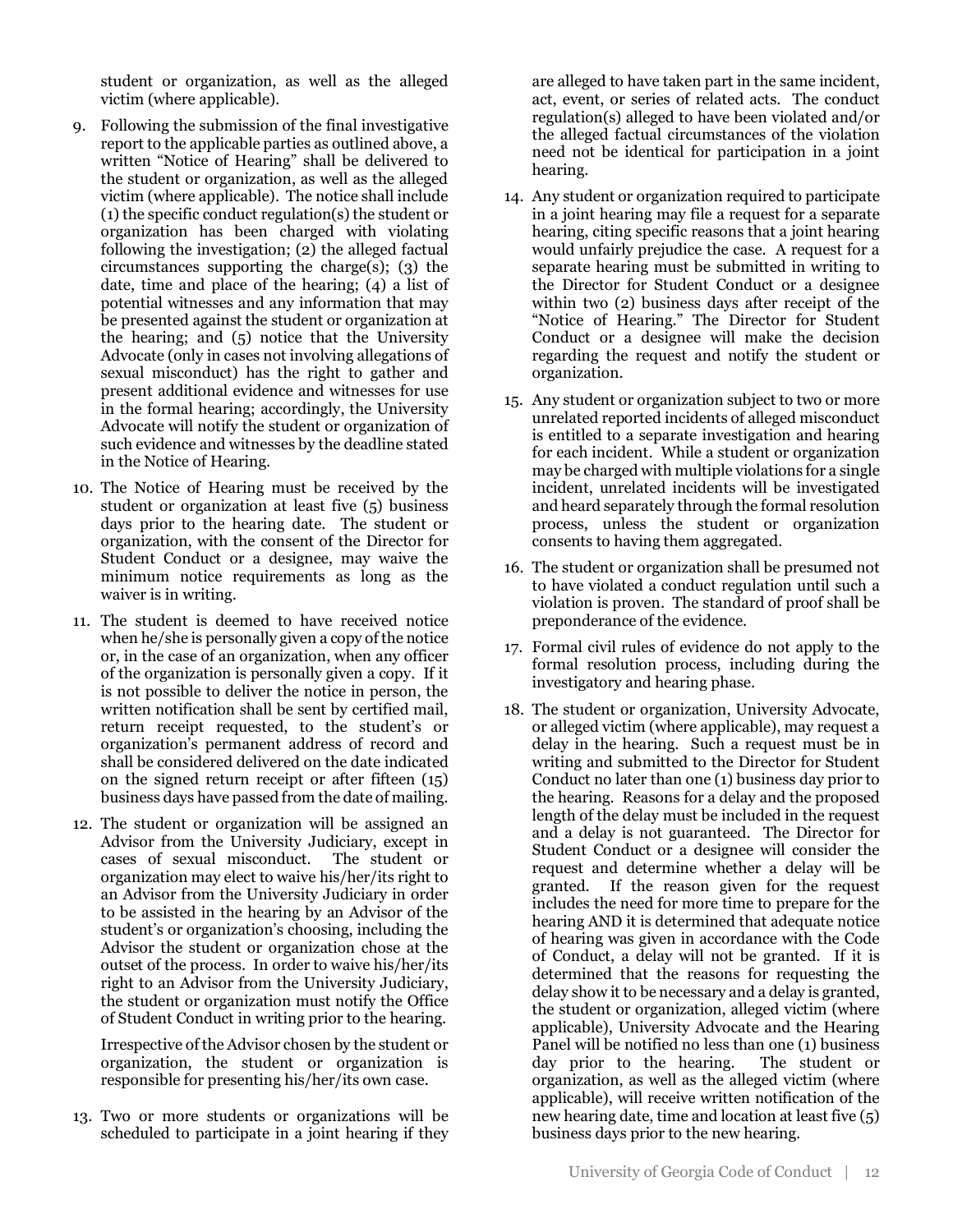- 19. If the Office of Student Conduct needs to delay the hearing, the student or organization, alleged victim (where applicable), University Advocate, and Hearing Panel will be notified no less than one (1) business day prior to the hearing. The student or organization will receive written notification of the new hearing date, time and location at least five (5) business days prior to the new hearing.
- 20. If a student or organization fails to attend a scheduled hearing, the Hearing Panel may hear the case at its discretion. Decisions will be made based on the evidence presented and statements made at the time of the hearing.
- 21. If the University Advocate fails to attend a scheduled hearing, the Hearing Panel may hear the case at its discretion. Decisions will be made based on the evidence presented and statements made at the time of the hearing.
- 22. The Hearing Panel, members of the University Judiciary, the student or organization going through the formal hearing process, the victim (where applicable), one Advisor per party, and approved University officials are allowed to be in the hearing room during formal hearing proceedings. Additionally, and upon request, the student, and victim (where applicable), is allowed to have up to two (2) family members attend the hearing as observers. The student or victim must notify the Office of Student Conduct of any such request in writing prior to the hearing. If a family member will also be a witness, that individual must wait outside the hearing room until called for their presentation, as outlined in Paragraph 24 below. Once the family member is excused by the Hearing Panel, they may remain in the hearing room as an observer. Witnesses will be invited at the designated times as specified in the order of the hearing, defined in Paragraphs 30 and 31 below. All formal hearings are closed to the public unless the student or organization requests an open hearing and all requirements necessary to open the hearing are satisfied.
- 23. It is expected that all persons making statements or answering questions at the hearing do so truthfully.
- 24. Witnesses may not be present in the hearing room until called for their presentation. Each witness will be advised, by the Hearing Panel, to refrain from discussing with any other witness what transpired in the hearing room during his/her presentation. Failure to respect this request may result in witnesses being charged with a conduct regulation violation. Witnesses will be expected to remain available in the event they are recalled or until they are excused by the Hearing Panel, but they will not be restricted to a particular room and will not be supervised.
- 25. If the student participating in the hearing or a witness is unavailable and unable to attend the

hearing due to extenuating circumstances, the Hearing Panel (or in hearings involving allegations of sexual misconduct, the Hearing Officer) has discretion to allow that individual the opportunity to provide testimony from a separate location. The Hearing Panel (or in hearings involving allegations of sexual misconduct, the Hearing Officer) shall assess whether there is a valid basis for the unavailability and make a determination that the manner in which the testimony is provided will not unfairly disadvantage any party. Should it be reasonably believed that a party or witness who is not physically present has presented tainted testimony, the Hearing Panel will disregard or discount the testimony.

Additionally, upon request or if deemed appropriate by the Hearing Officer in a case involving sexual misconduct, a party may be allowed to participate from a separate location. In such instance, measures must be put in place to ensure no party is unfairly disadvantaged by the separation.

- 26. Regardless of whether the student or organization, or victim (where applicable) attends the hearing, the Hearing Panel has discretion to allow the student or organization, or victim (where applicable), to ask questions of witnesses through the submission of written questions to the Hearing Panel (or in hearings involving allegations of sexual misconduct, the Hearing Officer) for consideration. The Hearing Panel or Hearing Officer shall ask the questions as written, and will limit questions only if they are unrelated to determining the veracity of the charge leveled against the student or organization. In any event, the Hearing Panel or Hearing Officer shall err on the side of asking all submitted questions, and must document the reason for not asking any particular questions.
- 27. The Hearing Panel (or in hearings involving allegations of sexual misconduct, the Hearing Officer) may, at the beginning of the hearing, announce times when they shall recess for meals and announce the time the hearing shall conclude or be continued. No hearing shall last beyond 10:00 p.m. or a reasonable time thereafter. The Hearing Panel (or in hearings involving allegations of sexual misconduct, the Hearing Officer) shall set the date and time for the hearing to resume while all parties are present.
- 28. Any individual participating in the hearing may request a recess. Recesses should be kept short and to a minimum. If they become excessive in number or in length, the person asking for a recess may be asked to provide a reason for their request. The Hearing Panel may approve or deny a request for a recess.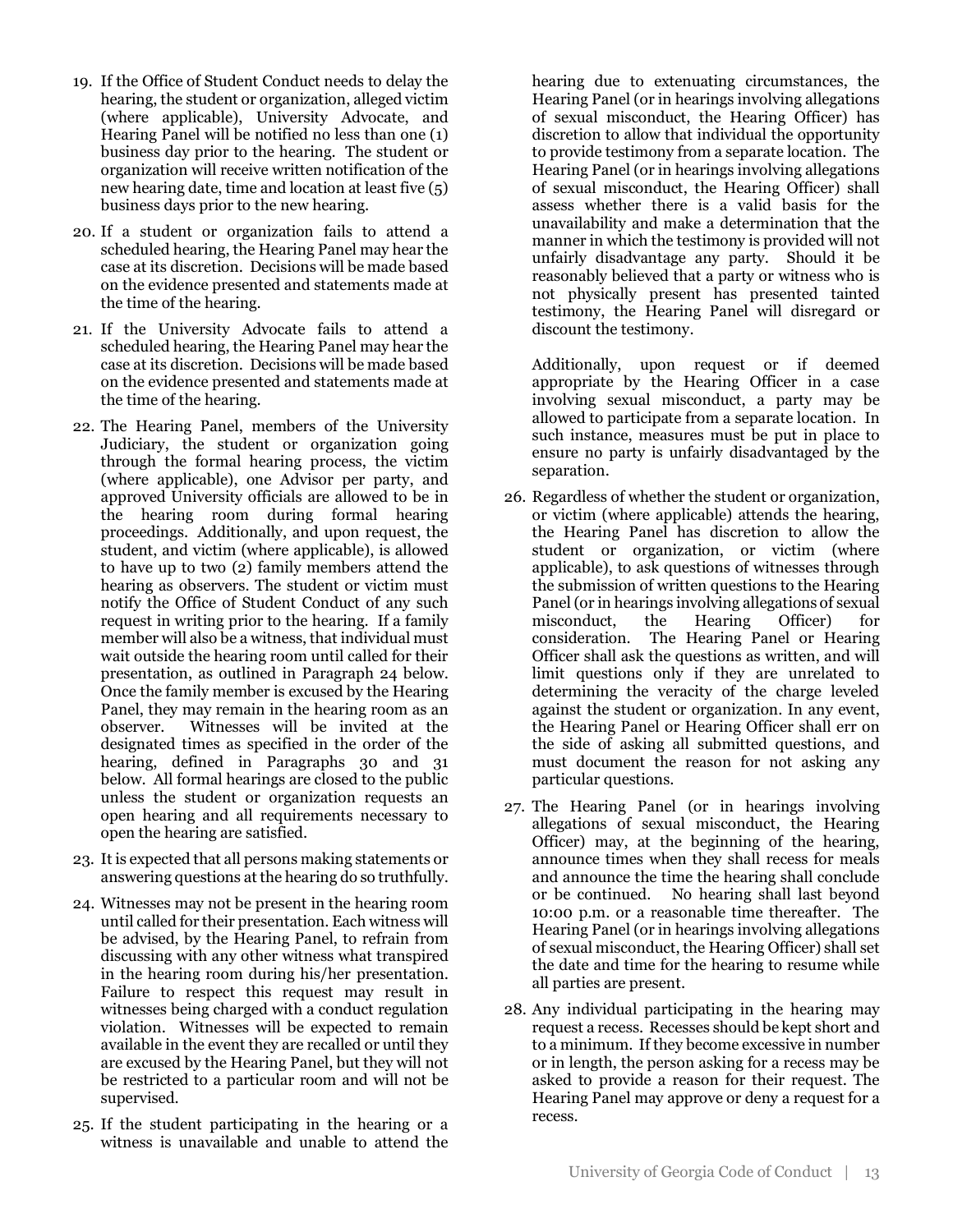- 29. All hearings will be recorded. A copy of the record may be requested at the student's or organization's expense. The original will be considered the official record of the hearing. Recesses and deliberations are not recorded.
- 30. The order of the hearing for cases not involving allegations of sexual misconduct shall proceed as follows:
	- A. The Presiding Justice begins the hearing.
	- B. The parties are introduced, and the charges (alleged violations) are read. The Presiding Justice will confirm that the student was given notice and understands the charges (alleged violations).
	- C. The Presiding Justice will explain the order of the hearing.
	- D. The University Advocate and student or organization will be asked to present information truthfully.
	- E. The Presiding Justice reviews each side's witness and evidence list for changes to the list or the order in which witnesses will be called. The Hearing Panel will consider the addition of witnesses and/or evidence that were not previously submitted according to procedure as well as the reason for the late addition(s). The decision to allow the addition(s) is at the discretion of the Hearing Panel.
	- F. The University Advocate is asked to provide information regarding the alleged violation and pending charges (make an opening statement summarizing alleged charges and introduce witness and evidence information to be presented at the hearing).
	- G. The University Advocate presents his/her evidence and/or witnesses, including but not limited to the investigative report.
	- H. Information and/or witnesses should be presented in the order indicated on the witness and evidence list.
	- I. After each piece of evidence is presented by the University Advocate, the student or organization may comment on it or ask questions of the Advocate at the time it is presented.
	- J. The Hearing Panel may then ask the University Advocate questions regarding the evidence presented. If comment was provided by the student or organization on any piece of evidence presented by the Advocate, the Hearing Panel may also ask the student or organization questions regarding those comments.
	- K. The University Advocate will call his/her witnesses. Each witness, after being asked to present information truthfully, may make a statement and/or respond to questions from the University Advocate.
	- L. The student or organization is given an opportunity to question each witness.
- M. The Hearing Panel may also ask questions of each witness. When the questioning is concluded, the Presiding Justice will ask if anyone (University Advocate/student or organization/Hearing Panel) wants to recall the witness later in the hearing. If such is not the case, the witness is excused from the hearing.
- N. After the University Advocate and all other witnesses sharing information regarding an alleged violation have made statements and/or answered questions, the student or organization is asked to make his/her/its opening statement (a summary of witnesses and evidence to be presented).
- O. The student or organization presents his/her/its evidence and/or witnesses.
- P. Evidence and/or witnesses should be presented in the order indicated on the witness and evidence list.
- Q. After each piece of evidence is presented by the student or organization, the University Advocate may comment on it or ask questions at the time it is presented.
- R. The Hearing Panel may then ask questions regarding the student's or organization's evidence, and if comment was provided by the Advocate on any piece of evidence presented by the student or organization, the Hearing Panel may also ask the Advocate questions regarding those comments.
- S. The student or organization will call his/her/its witnesses (including his/herself if listed). Each witness may make a statement and/or respond to questions from the student or organization.
- T. The University Advocate will have the opportunity to question all witnesses presented by the student.
- U. The Hearing Panel may also ask questions of each witness. When the questioning is concluded, the Presiding Justice will ask if anyone (University Advocate/student or organization/Hearing Panel) wants to recall the witness later in the hearing. If such is not the case, the witness is excused from the hearing.
- V. The Presiding Justice will again ask each side if they have additional witnesses or information to add to the witness and evidence list. The Hearing Panel will consider the addition of witnesses and/or evidence that were not previously submitted according to procedure as well as the reason for the late addition(s). The decision to allow the addition(s) is at the discretion of the Hearing Panel.
- W. After all witnesses and evidence have been presented for the first time, witnesses may be recalled by the University Advocate, the student or organization, or the Hearing Panel.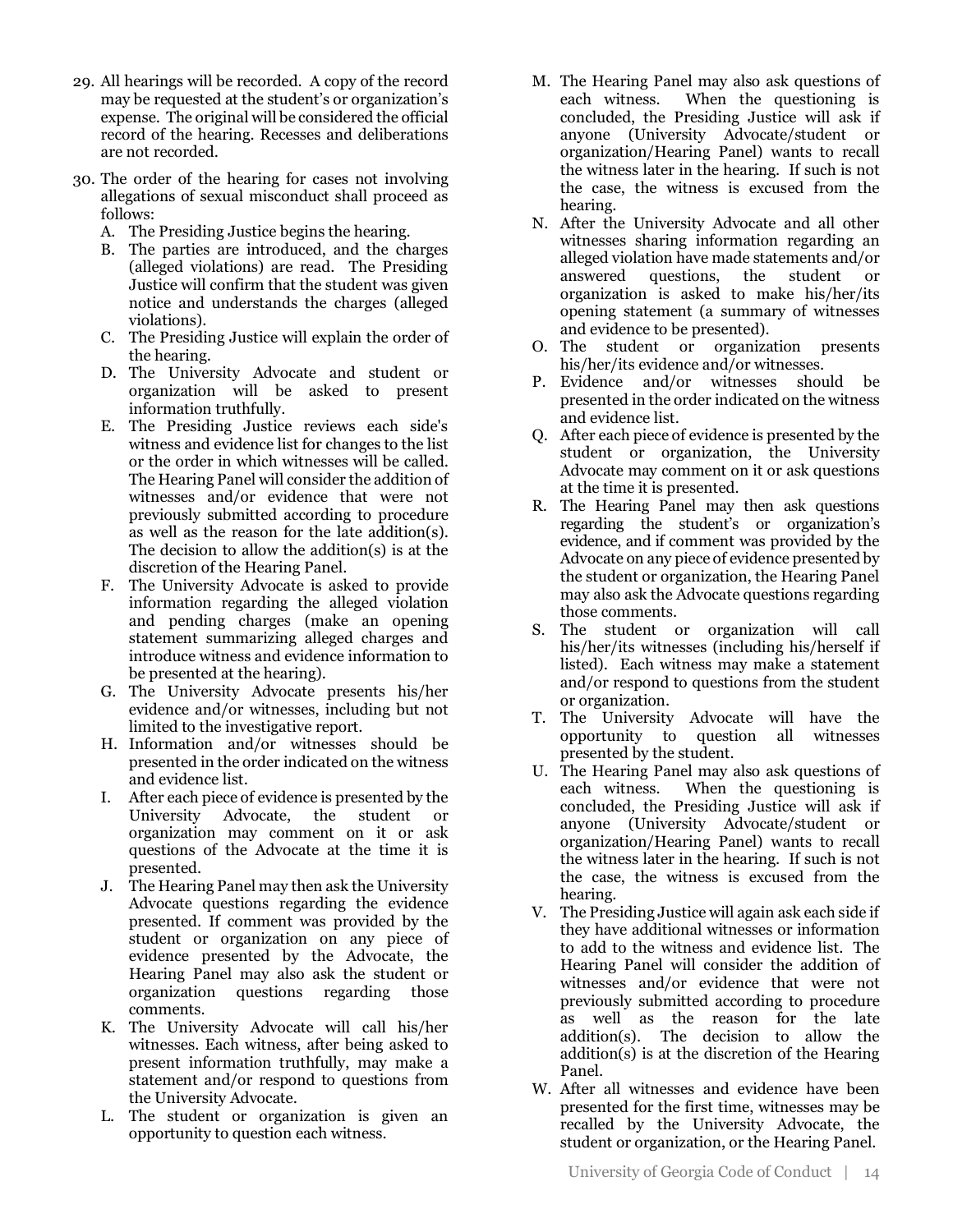- X. The Presiding Justice will call for a recess after all evidence and witnesses have been presented to allow the University Advocate and the student or organization to prepare for closing statements.
- Y. The University Advocate makes his/her closing statement. No new evidence is allowed; this is an opportunity to summarize key points already made.
- Z. The student or organization makes his/her/its closing statement. No new evidence is allowed; this is an opportunity to summarize key points already made.
- 31. The order of the hearing for cases involving allegations of sexual misconduct shall proceed as follows:
	- A. The Hearing Officer begins the hearing.
	- B. The parties are introduced, and the charges (alleged violations) are read.
	- C. The Hearing Officer will remind all participants that they are required to answer all questions truthfully and to the best of their knowledge and ability.
	- D. The Hearing Officer will ask the accused student whether he/she admits or denies each charge.
	- E. The Hearing Officer will present the undisputed facts as summarized in the investigative report.
	- F. The alleged victim, if applicable, will be provided the opportunity to present an opening statement to the Hearing Panel.
	- G. The accused student will be provided the opportunity to present an opening statement to the Hearing Panel.
	- H. If a witness has been requested to participate by either party, the Hearing Officer, or the Hearing Panel, prior to the hearing, the Hearing Officer will ask the witness questions previously submitted by the parties.
	- I. Following the questioning and responses provided by the witness, the Hearing Officer will ask the parties and Hearing Panel whether there are any additional questions for that witness.
	- J. The Hearing Officer will review any additional questions submitted and ask the questions as written if they are appropriate as outlined in Paragraph 26 above.
	- K. When the questioning is concluded, the Hearing Officer will ask if anyone wants to recall the witness later in the hearing. If such is not the case, the witness is excused from the hearing.
	- L. The Hearing Officer will continue to call witnesses in the order they were submitted by the parties unless circumstances necessitate otherwise.
- M. The Hearing Officer will ask the alleged victim, if participating, questions previously submitted by the parties.
- N. Following the questioning and responses provided by the alleged victim, the Hearing Officer will ask the parties and Hearing Panel whether there are any additional questions for the victim.
- O. The Hearing Officer will review any additional questions submitted and ask the questions as written if they are appropriate as outlined in Paragraph 26 above.
- P. The Hearing Officer will ask the accused student questions previously submitted by the parties.
- Q. Following the questioning and responses provided by the accused student, the Hearing Officer will ask the parties and Hearing Panel whether there are any additional questions for the accused student.
- R. The Hearing Officer will review any additional questions submitted and ask the questions as written if they are appropriate as outlined in Paragraph 26 above.
- S. Once all witnesses have been called and questions asked of the alleged victim, if applicable, and accused student, the Hearing Officer will ask the parties and Hearing Panel whether there are any additional questions.
- T. Any additional questions will be reviewed by the Hearing Officer and asked as written if they are appropriate as outlined in Paragraph 26 above.
- U. The Hearing Officer will call for a recess after all evidence and witnesses have been presented to allow the alleged victim, if applicable, and accused student the opportunity to prepare for closing statements.
- V. The victim, if applicable, is provided the opportunity to present his/her closing statement. No new evidence is allowed; this is an opportunity to summarize key points already made.
- W. The accused student is provided the opportunity to present his/her closing statement. No new evidence is allowed; this is an opportunity to summarize key points already made.

### *Decisions for Formal Resolution*

At the conclusion of the hearing, the Presiding Justice or Administrative Hearing Officer will call for a recess so that the Hearing Panel can deliberate. All deliberation sessions are closed and are not recorded. After deliberation and by majority vote the Hearing Panel will determine with respect to each charge brought before the Hearing Panel whether or not a preponderance of the evidence presented at the hearing indicates that a violation occurred with respect to such charge.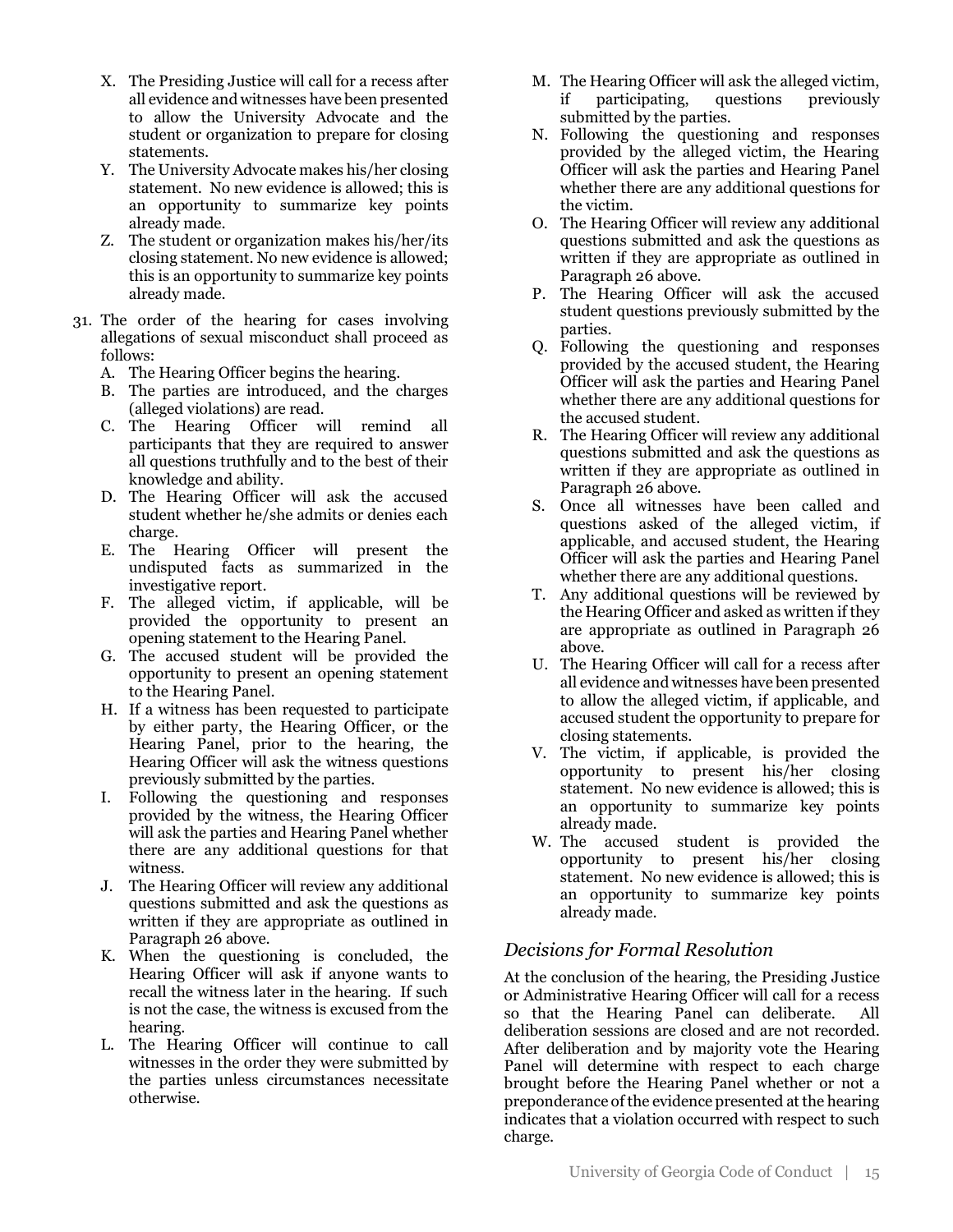If no violation occurred, the Hearing Panel will indicate that the student or organization was found not in violation of the charge(s).

If the Hearing Panel finds that a violation(s) did occur, deliberations will then move to a discussion concerning appropriate sanctions. If the Hearing Panel has made the decision that a student or organization was in violation of the charge(s) they will then have access to prior record information. Prior record will be prior record information. considered when determining sanction(s). Additionally, a decision to issue a sanction of suspension or expulsion must be supported by substantial evidence at the hearing.

The decision, including whether or not the student or organization committed a violation(s) as well as any sanction(s), will be recorded on a written Formal Hearing Decision Form and will include a summary of evidence in support of the sanction(s).

A copy of the decision will be sent via email to the student or organization, and alleged victim (where applicable). If delivery confirmation cannot be obtained from the student or organization, and alleged victim (where applicable), the Formal Hearing Decision Form will be sent to the applicable party by certified mail. Where certified mail is required, notice of the Formal Hearing Decision shall be considered delivered on the date indicated on the signed return receipt or after fifteen (15) business days have passed from the date of mailing.

# *Sanctions*

When a student or organization has violated a conduct regulation, the administrative officer and the student or organization will agree on one or more sanctions through an informal resolution, or the Hearing Panel will assign one or more sanctions following a formal hearing. The findings of fact, any particular circumstances, and prior record of the student or organization will be the factors considered by the administrative officer or Hearing Panel when determining any appropriate sanctions.

# *Sanctions for Individuals*

The following sanctions may be imposed against a student for the violation of a University conduct regulation. This list is neither exhaustive nor in order of severity and may be enlarged upon or modified to meet the particular circumstances of any given situation.

- 1. Expulsion: Permanent severance of the student's relationship with the University.
- 2. Suspension: Temporary severance of the student's relationship with the University for a specific period of time. The period of time and any requirements that must be satisfied prior to eligibility for readmission or registration are to be specified in the decision of the judicial body.
- 3. Probation: Notice that further finding of responsibility for the violation of any conduct regulation(s) as specified in the decision of the Hearing Panel or informal resolution agreement may result in suspension or expulsion from the University. The period of probation shall be specified in the decision of the judicial body.
- 4. Restitution: Reimbursement for a loss caused by the student's actions.
- 5. Community Service: Assignment to work a specific number of hours at a community service site approved by the Office of Student Conduct or Title IX Coordinator, as applicable. Community Service locations exist on and off campus.
- 6. Restrictions: Terms of suspension or probation restricting privileges during the pendency of the suspension or probation. Such restrictions may include, but are not limited to, barring from University property, no-contact directives, identification card privileges and/or parking privileges.
- 7. Housing Restrictions: Terms of a sanction indicating the loss or restriction of the student's privilege to live in University-owned residences. Such restrictions include, but are not limited to, expulsion (permanent separation) from University housing; suspension (time-specific separation) from University housing; University housing probation (notice that further finding of responsibility could result in housing suspension or expulsion), and/or University housing relocation.
- 8. Other Educational Sanctions: Projects or assignments designed to educate a student in connection with the effect of his/her behavior. Educational assignments include, but are not limited to, mentor program, follow-up meetings/consultations, and/or alcohol education (e.g. BASICS, DUI School).

# *Sanctions for Alcohol or Drug Related Violations*

The Division of Student Affairs at the University of Georgia promotes a community of student learning, success, and well being. The abuse and illegal use of alcohol or other drugs jeopardize this community by placing the health and safety of individuals at risk and undermining the university's academic mission. Therefore, we expect all students to act responsibly and in accordance with the law and the university's Code of Conduct.

In recognition of the concerns that may arise from the use of alcohol or other drugs, the University of Georgia supports a program of alcohol and other drug education in conjunction with other sanctions that may be appropriate. All students found in violation of Alcohol and Other Drug Related Misconduct (see Conduct Regulation 4) through the University's conduct process will receive sanctions as outlined below.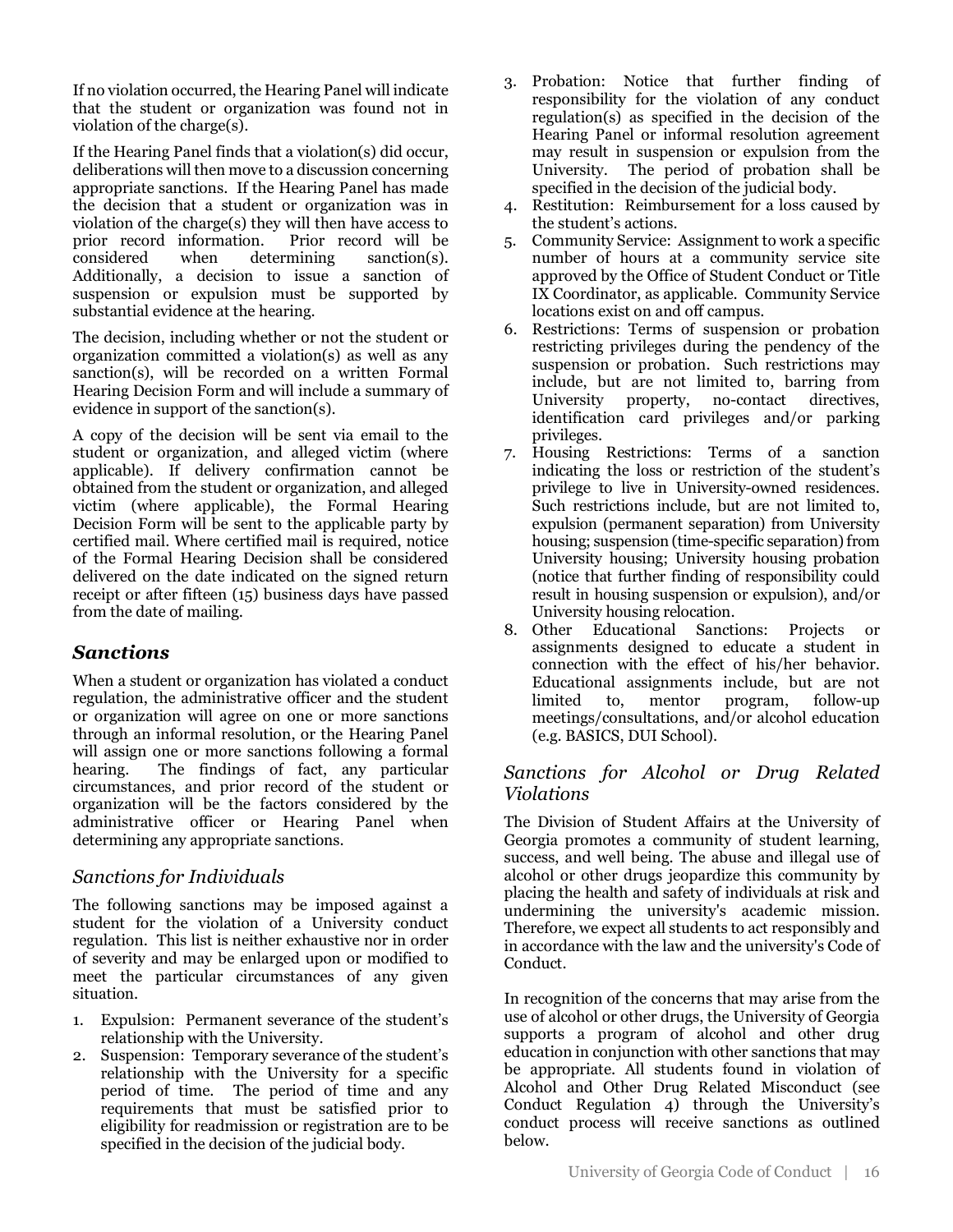**First Violation Sanctions for Individual Students**

*These minimum sanctions will be imposed for all first violations listed below.*

First violation for possession (not consumption) of alcohol, or facilitating the possession (not consumption) of alcohol by others: Alcohol and Other Drug (AOD) education program and probation for six (6) months from the date of resolution.

First violation for consumption, use, or distribution of alcohol, facilitating the use of alcohol by others, or disruptive or disorderly conduct caused by the influence of alcohol: Alcohol and Other Drug (AOD) education program and probation for twelve (12) months from the date of resolution.

First violation for illegal use, possession or distribution of illegal drugs/controlled substances: Alcohol and Other Drug (AOD) education program and probation for twelve (12) months from the date of resolution.

First violation for sale of illegal drugs or controlled substances: Suspension from the institution.

#### **Subsequent Violation Sanctions for Individual Students**

*Sanctions will likely include at least ONE of the following:*

Subsequent violations while on probation: Alcohol and Other Drug (AOD) education program, additional probation, community service hours, suspension from the institution.

*\*Additional sanctions may be determined by the level of the violation (Level I or II), circumstances of the case and the student's prior record, including the conditions of probation from any prior record.* 

#### **Subsequent Violation Sanctions Involving the Operation of a Motor Vehicle**

Any subsequent violation, while on probation for a prior alcohol/drug violation, involving the operation of a motor vehicle after consumption of alcohol and/or use of drugs: Suspension from the institution.

Any second violation, regardless of probation status, involving the operation of a motor vehicle after consumption of alcohol and/or use of drugs when a prior violation also involved the operation of a motor vehicle after consuming alcohol and/or using drugs: Suspension from the institution.

#### **Violations after Suspension**

*Sanctions will likely include at least ONE of the following:*

Any alcohol or drug related violation after suspension: Suspension from the institution, probation, appropriate AOD program, expulsion from the institution.

*\*Additional sanctions may be determined by the level of the violation (Level I or II), circumstances of the*  *case and the student's prior record, including the conditions of probation from any prior record.*

#### **Two or More Violations (separate incidents) while Not on Probation**

In cases where students are referred to the Office of Student Conduct for an additional alcohol/drug related violation that occurs before the resolution of any prior alcohol/drug related violation or pending case – sanctions will be determined by the administrative officer or Hearing Panel but should be no less than those outlined under the heading subsequent violation sanction based on the type of violation.

#### **Additional Sanctions**

The findings of fact, any particular circumstances, and prior record of the student will be factors considered when determining other appropriate sanctions that may be imposed.

#### **Possible Ramifications of Suspension**

Students who are suspended from the University for any length of time should be aware that this action may have an impact on the following:

- tuition, Residence Hall costs and fees (suspension does not forgive financial obligations);
- student financial aid including HOPE Scholarship;
- athletic participation and eligibility;
- health insurance (contact your personal health care provider);
- University housing;
- meal plan;
- use of University resources and access to University facilities;
- immigration status for international students;
- status and benefits of veterans and dependents of veterans;
- internships, assistantships, and study abroad; and
- class withdrawal.

*This is not an exhaustive list.*

### *Sanctions for Student Organizations*

The following sanctions may be imposed against an organization for the violation of a University conduct regulation. This list is neither exhaustive nor in order of severity and may be enlarged upon or modified to meet the particular circumstances of any given situation.

- 1. Recommendation for Charter Revocation: An official request to a national office that the local chapter's charter be revoked.
- 2. Revocation of University Registration: Permanent severance of the organization's relationship with the University.
- 3. Suspension of University Registration: Temporary severance of the organization's relationship with the University for a specific period of time. The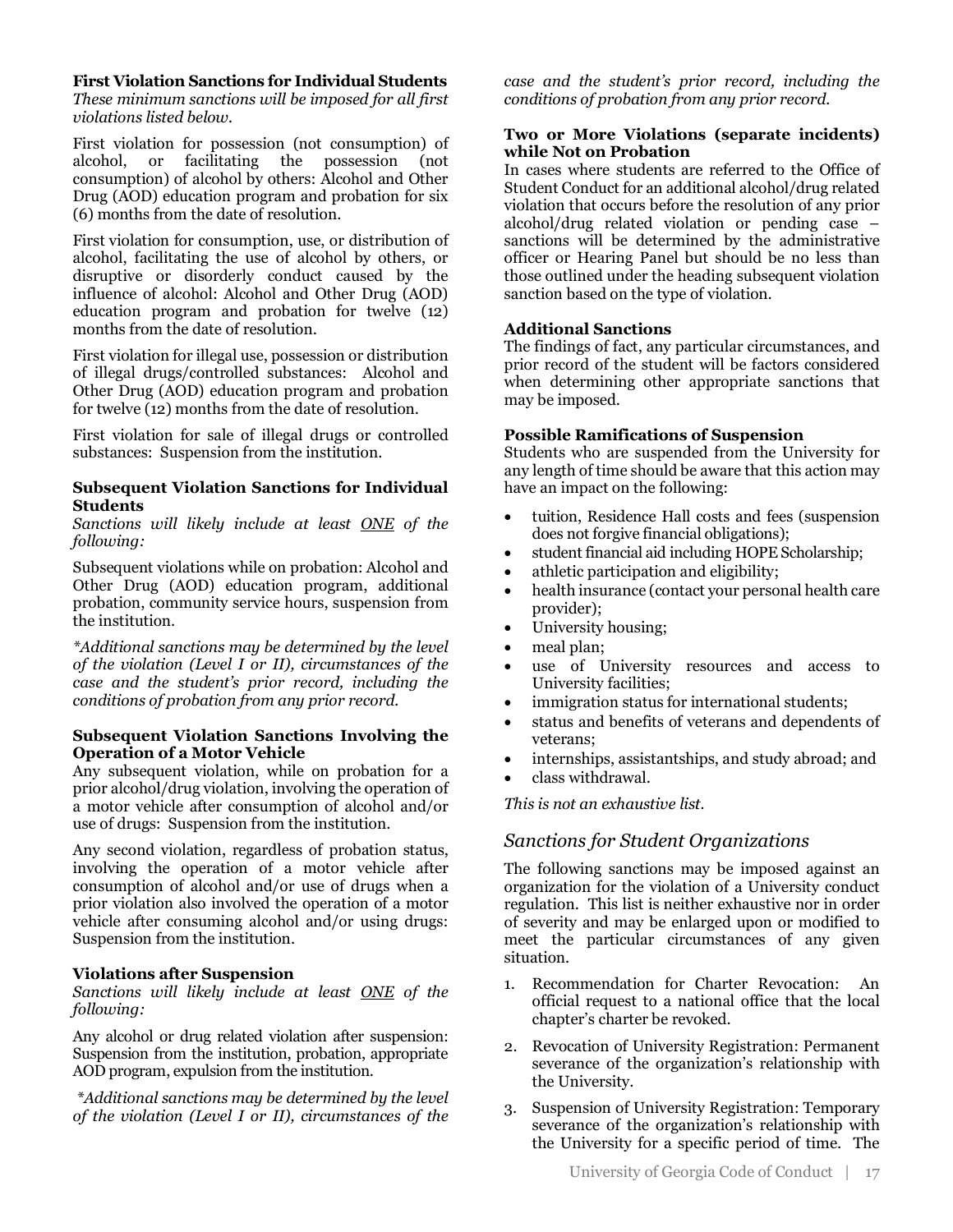period of time and any requirements, which must be satisfied prior to re-registration, must be specified in the decision of the administrative officer or Hearing Panel.

- 4. Probation: Notice that further finding of responsibility for the violation of any conduct regulation(s) as specified in the decision of the Hearing Panel or informal resolution agreement will likely result in suspension or revocation of University Registration. The period of probation shall be specified in the decision of the Hearing Panel or the informal resolution agreement.
- 5. Restitution: Reimbursement for a loss caused by the organization's actions.
- 6. Community Service: Assignment to work a specific number of hours at a community service site approved by the judicial body and/or the Office of Student Conduct. Community Service locations exist on and off campus.
- 7. Restrictions: Restriction of some or all of the organization's activities or privileges, including, but not limited to, social privileges and recruitment privileges.
- 8. Other Educational Sanctions: Projects or assignments designed to educate an organization in connection with the effect of its members' actions. Educational assignments include, but are not limited to, alcohol awareness programs and/or risk management programs.

# *Appeals of Formal Hearings*

The student or organization (and in cases involving sexual misconduct, the alleged victim) may appeal the decision from a formal conduct hearing. Appeal information will be included with the decision issued to a student or organization. Appeal forms are available in the Office of Student Conduct and at https://conduct.uga.edu/uploads/docs/Appeal\_Form -1-3.pdf. All appeals must be in writing and submitted to the Vice President for Student Affairs within five (5) University business days of receipt of the decision. The purpose of appeal procedures is to provide the student with the opportunity to bring forward questions regarding substantive or procedural errors that occurred during the process. The appeal process is not intended to grant a new hearing at a higher level. Dissatisfaction with a decision is not grounds by itself for an appeal.

All levels of appeal described in these procedures involve written appeals only. Students or organizations neither meet with nor make oral presentations to the appellant officer. The appeal shall consist of a review of the record only, other than in the case of the availability of new information not known or knowable to the student or organization appealing during the time of the hearing.

# *Grounds for Appeal*

The student or organization (and in cases involving sexual misconduct, the alleged victim) shall have the right to appeal the outcome on any of the following grounds: (1) to consider new information, sufficient to alter the decision, or other relevant facts not brought out in the original hearing, because such information was not known or knowable to the person appealing during the time of the hearing; (2) to allege a procedural error within the hearing process that may have substantially impacted the fairness of the hearing, including but not limited to whether any hearing questions were improperly excluded or whether the decision was tainted by bias; or (3) to allege that the finding was inconsistent with the weight of the information.

Appeals should be submitted in writing to the Vice President for Student Affairs or his/her designee for review. Once a written appeal has been received, the Office of Student Conduct will also provide the following information to the Vice President for Student Affairs or his/her designee:

- 1. the recording of the hearing;
- 2. all documents and evidence presented at the hearing;
- 3. the written notice of the hearing;
- 4. the Hearing Panel's decision; and
- 5. any other documents in the record of the hearing or that are otherwise relevant to the student's grounds for appeal.

The Vice President for Student Affairs or his/her designee shall determine the method of reviewing these materials and make one of the following determinations within a reasonable time period:

- 1. Affirm the original decision.
- 2. Affirm the original finding(s) but issue a new sanction(s) of lesser severity.
- 3. Remand the case back to the Hearing Panel to correct a procedural or factual defect.
- 4. Reverse or dismiss the case if there was a procedural or factual defect that cannot be remedied by remand.

The Vice President for Student Affairs or his/her designee will notify the student or organization (and the alleged victim, if applicable), in writing, of the decision. The case materials, including a copy of the decision, will be returned to the Office of Student Conduct. The decision of the Vice President for Student Affairs or his/her designee is considered final and all imposed sanctions take effect after the Vice President for Student Affairs or his/her designee issues the decision, unless the sanction includes a suspension, expulsion, or organization revocation.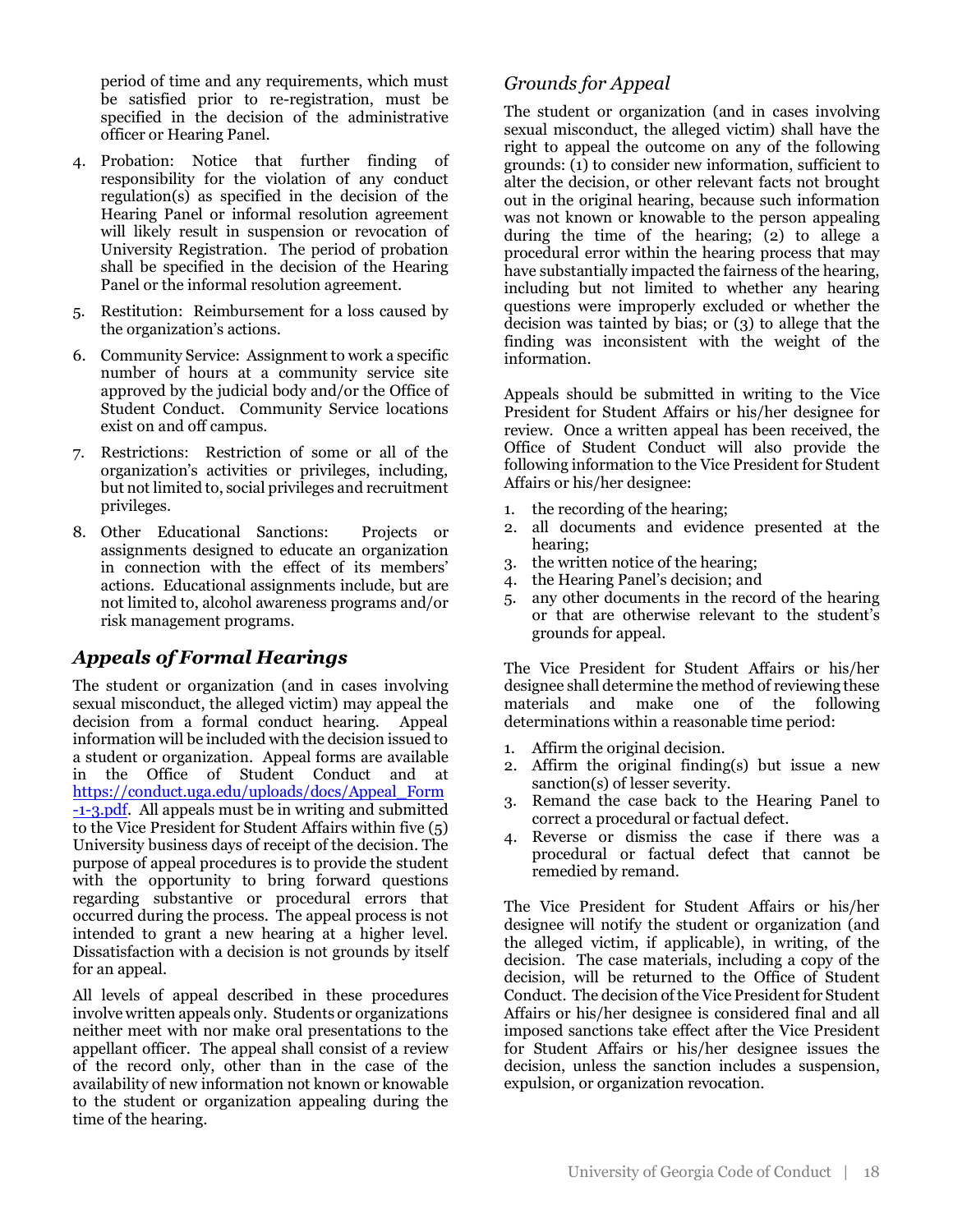### *Further Review for Cases Resulting in Suspension, Expulsion, Charter Suspension/ Revocation and Revocation of University Registration*

Students or organizations (and in cases involving sexual misconduct, the alleged victim) may make further appeal to the President of the University only if one of the following sanction(s) was issued by the original judicial body:

- 1. Suspension from the University (individual student)
- 2. Expulsion from the University (individual student)
- 3. Charter Suspension/Revocation (organization)
- 4. Revocation of University Registration (organization)

If these conditions exist, the student or organization (and in cases involving sexual misconduct, the alleged victim) may submit a written appeal for further review to the Office of the President within five (5) business days of receiving the decision of the Vice President for Student Affairs or his/her designee. Any appeal for Presidential review must be based solely on one or more of the three grounds set forth above under "*Grounds for Appeal*" and must involve one of the four sanctions listed above. The President may affirm the original decision; affirm the original finding(s) but issue a new sanction(s) of lesser severity; remand the case back to the Hearing Panel to correct a procedural or factual defect; or reverse or dismiss the case if there was a procedural or factual defect that cannot be remedied by remand. The President's decision shall be issued in writing to the student or organization (and the alleged victim, if applicable) within a reasonable time period.

This is the final appeal at the institution and, if applicable, all imposed sanctions take effect after the President issues his/her decision.

# *Application for Review by the Board of Regents*

Following the decision of the President, a student or organization may apply to the Board of Regents' Office of Legal Affairs ("Legal Affairs") for a further review of the decision pursuant to Board of Regents Policy Manual 8.6 (the "Policy"). The application for review shall be submitted in writing to Legal Affairs within twenty (20) calendar days of the date of the President's decision. A review is not considered a matter of right, but is within the sound discretion of Legal Affairs. If the application for review is granted, a Committee shall review the decision of the President. Said Committee shall consist of the Vice Chancellor for Legal Affairs or his or her designee, the Vice Chancellor for Academic Affairs or his or her designee, the Vice Chancellor for Human Resources or his or her designee, and any other person or persons deemed appropriate by the Committee. Legal Affairs may issue guidelines

governing the process for review. The decision of the Committee shall be final and binding for all purposes.

Nothing within the Policy shall be construed to extend to any party substantive or procedural rights not required by federal or state law. The Policy shall not be construed to extend to any party any expectation of employment, admission, or additional due process rights. The Policy is not part of the due process rights afforded to students or employees of the University System; those rights have been fully afforded upon the decision of the President.

# *Recusal/Challenge for Bias*

Any party may challenge the participation of any institution official, employee or student panel member in the process on the grounds of personal bias by submitting a written statement to the Vice President for Student Affairs, or his/her designee, setting forth the basis for the challenge. The written challenge should be submitted within a reasonable time after the individual knows or reasonably should have known of the existence of the bias. The Vice President for Student Affairs will determine whether to sustain or deny the challenge, and if sustained, the replacement to be appointed.

# VII. PARENTAL NOTIFICATION

The Family Educational Rights and Privacy Act (FERPA) has given colleges/ universities the option to notify parents or guardians about specific types of information from a student's conduct record.

The Office of Student Conduct will notify parents or guardians the first time and every subsequent time a student is found to have violated Code of Conduct policies on the use or possession of alcohol or other drugs when he/she is under the age of 21 (except in certain circumstances as determined by the Director for Student Conduct or a designee). Parental Notification will also occur when the Responsible Action Protocol has been applied to a student under the age of 21.

# VIII. RECORDS

# *Confidentiality of Records*

A student may authorize the release of his/her disciplinary record to any party by making a written request.

# *Destruction of Records*

All records of cases in the Office of Student Conduct shall be maintained in a location designated by the Office of Student Conduct until such time as they are